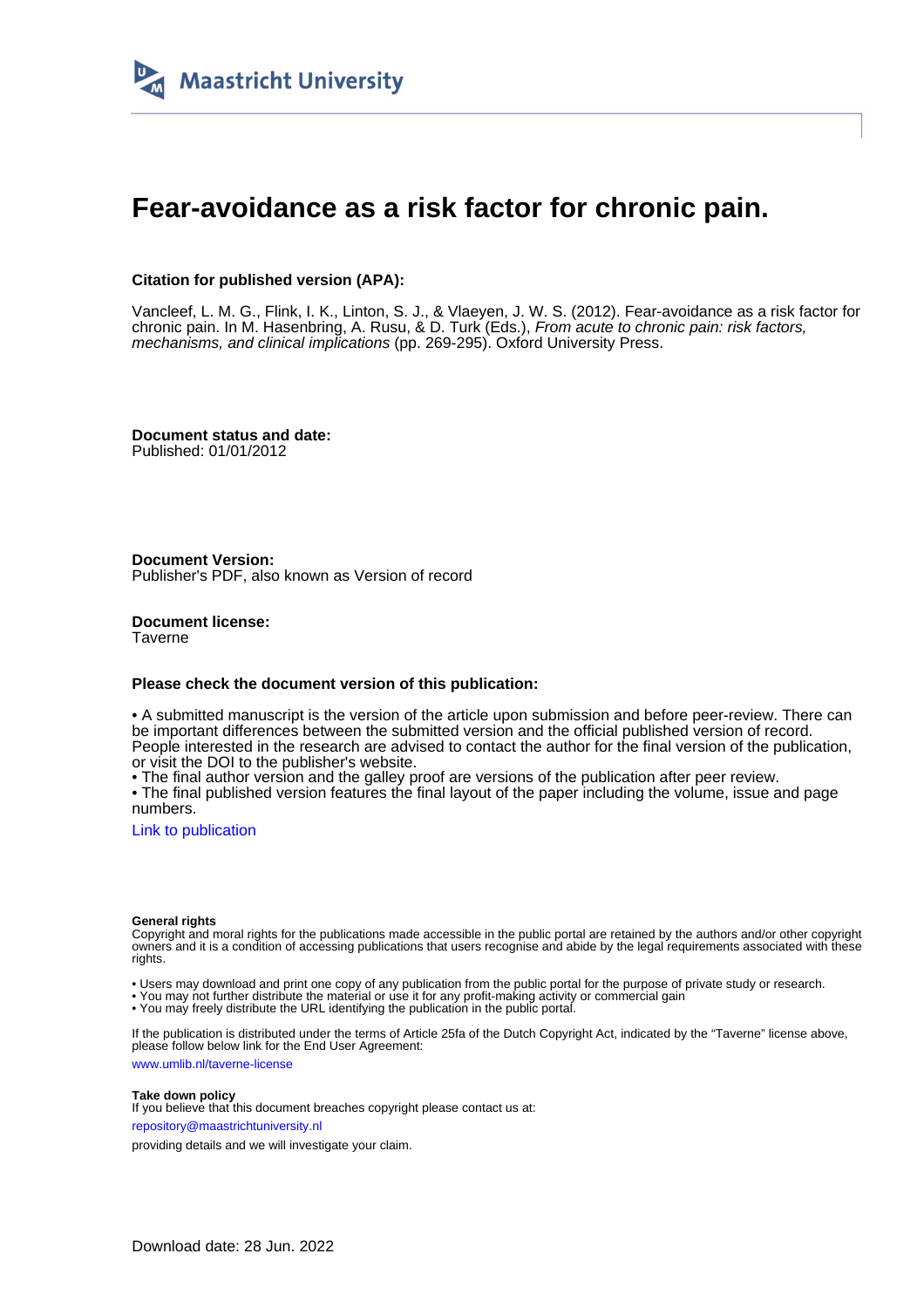## 1 Chapter 14

### 4 3 2 **Fear-Avoidance as a Risk Factor for the Development of Chronic Back Pain and Disability**

⊕

6 5 Linda Vancleef, Ida Flink, Steven Linton, and Johan Vlaeyen

### 7 14.1 **Introduction**

⇔

13 12 11 10 9 8 Chronic musculoskeletal pain syndromes are responsible for enormous costs for healthcare and society (Linton 1998; Phillips et al. 2008; Picavet and Schouten 2003; Verhaak et al. 1998). Nowadays, the biopsychosocial perspective on pain offers a good foundation for a better insight into how pain can become a persistent problem (Fordyce 1976; Turk and Flor 1999). In this perspective, pain and pain disability are influenced by the dynamic interaction among biological, psychological, and social factors.

 $22$ 21 20 19 18 17 16 15 14 The present chapter focuses on the role of fear and avoidance in the development and maintenance of chronic low back pain (CLBP). In the following paragraphs, an overview on the aetiology of low back pain (LBP), the conceptualization of fear and avoidance, and the development of fear-avoidance models will be provided. Furthermore, empirical evidence on the role of fear and avoidance behaviour in chronic pain, stemming from studies conducted in pain patients and in healthy volunteers, will be reviewed. This chapter will then continue with a discussion on how to assess fear of pain both at a direct and indirect level. Finally, this chapter will end with perspectives on the cognitive-behavioural management of chronic pain in patients who are characterized by increased pain-related fear and avoidance behaviour.

#### 23 14.1.1 **Chronic low back pain**

34 33 32 31 30 29 28 27 26 25 24 LBP is one of the most prevalent complaints in the musculoskeletal apparatus. LBP refers to pain in the area of the lower back that often radiates to the buttocks or the legs. Recent reviews indicated that about 60–90% of the general population report to have experienced complaints in the lower back at some point throughout the course of their lives (Picavet and Schouten 2003). Population-based studies estimate the lifetime prevalence of LBP between 60–80% (Nachemson et al. 2000; Walker 2000). A study in the Belgian population showed that 41.8% of the respondents indicated to have experienced LBP for at least one day in the past period of 6 months. Moreover, 8.2 % of this group reported that the pain in their lower back was seriously impeding daily functioning (Goubert et al. 2004a ). These figures are comparable to other Western countries (e.g. Schmidt et al. 2007; Walker et al. 2004). Only in a minority of people with LBP specific causes such as nerve injury, fractures, inflamma-

36 35 tion or malign disease are found to be responsible for the pain (Waddell 2004). In most cases the pain is denoted as non-specific, meaning that no specific biomedical cause can be found for LBP.

37 For the majority of back pain patients who seek care and refrain from work, the problem of pain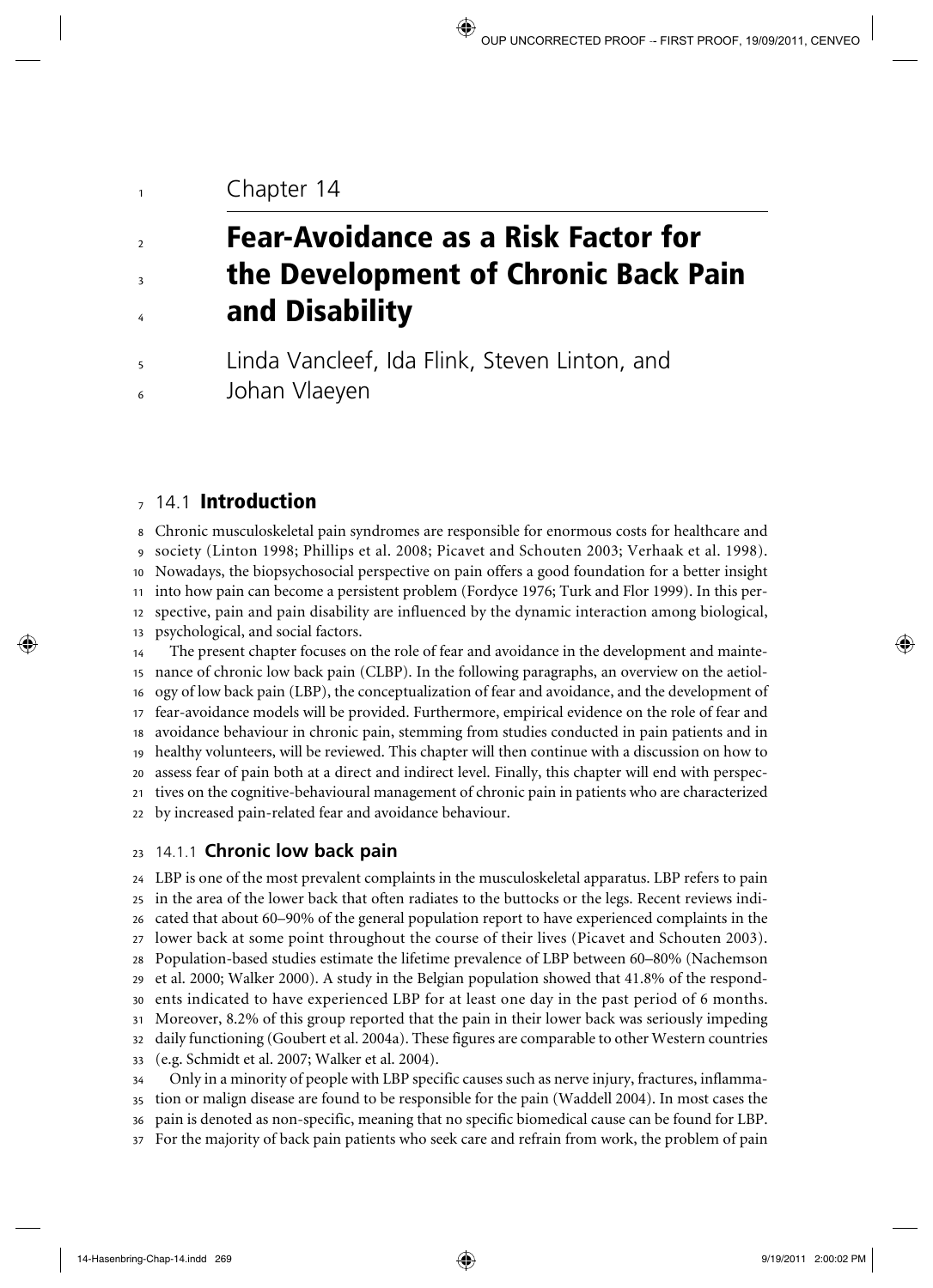8 7 6 5 4 3 2 1 resolves within a few weeks. These patients return to work and resume their daily activities within 4–6 weeks after the onset of the complaints. However, there is a small subgroup of patients (5–10 % of the total population), in whom back pain persists for longer than 3 months, and who develop a chronic pain problem (Waddell 2004). Ironically, this relatively small group of back pain patients is responsible for the largest amount of healthcare and societal costs of back problems (Phillips et al. 2008; Waddell 2004). In addition, chronic pain is known to have an enormous impact on the personal and social relations of these chronic back pain patients (Sullivan et al. 2004; Morley and Eccleston 2004).

 $\bigoplus$ 

#### 9 14.1.2 **General explanatory models**

20 19 18 17 16 15 14 13 12 11 10 Throughout time, several explanatory models have been put forward to explain why a small group of back pain patients become chronic pain sufferers. Biomedically oriented specialists have suggested that these patients have more serious impairments than those who resume daily activities earlier. However, no research supports this assumption. On the contrary, numerous studies have shown that there is no perfect relationship between impairment, pain, and disability. Patients with back problems often show no physical injury, and conversely, it happens that persons who do show physical injury do not report pain or disability (e.g. Jensen et al. 1994). The biomedical perspective that any pain is the result of structural and biomechanical abnormalities can also not account for phantom limb pain, where pain is experienced in missing body parts (Giummarra et al. 2007 ) or for the large interindividual differences that exist in the way persons experience, respond to, and cope with pain.

40 39 38 37 36 35 34 33 32 31 30  $29$ 28 27  $26$ 25 24 23 22 21 A biopsychosocial approach offers a better insight into how pain can become a persistent problem (Turk and Flor 1999; Waddell 2004). According to this approach, pain and pain disability are not only influenced by organic pathology, if present, but also by psychological and social factors. The interrelationship between the biological, psychological, and social factors, as well as their influence on the pain experience can be complex. As such, small content overlap does exist between the various factors, but different processes are assumed in each individual component of the model (Turk and Gatchel 2002; Waddel 2004). For example, processes and factors that influence the biomedical aspects of pain, like an injury, are different from those that influence the daily functioning of individuals in pain, like the affective evaluation of the sensory experience. In this multidimensional approach to pain, pain is conceived as a unique experience that can have divergent outcomes in terms of illness, disability and suffering. The major benefit of the biopsychosocial model concerns its flexibility in allowing a broad variety of factors to influence and determine each individual pain experience. On the other hand, the biopsychosocial model is conceived as a theoretical conceptualization only and does not possess explanatory power for the way in which biological, psychological, and social processes exert their influence on chronic pain. Under the biopsychosocial umbrella, several specific explanatory models have been developed that aim to clarify the role of specific factors in pain. Explanatory models on fear of pain are rooted in one of the most robust explanatory models in psychology, namely conditioning theory. Fear conditioning theories possess the power to explain why fears can exist and become chronic, even when the source of threat is not apparent.

#### 41 14.2 **Fear and avoidance**

43 42 Fear and avoidance are central concepts to contemporary views on pain development and treatment.

45 44 *Fear* is generally conceived as a basic or pure emotion that represents a present-oriented state, an emotional reaction that is directed at an identifiable, concrete stimulus (Izard 1992 ;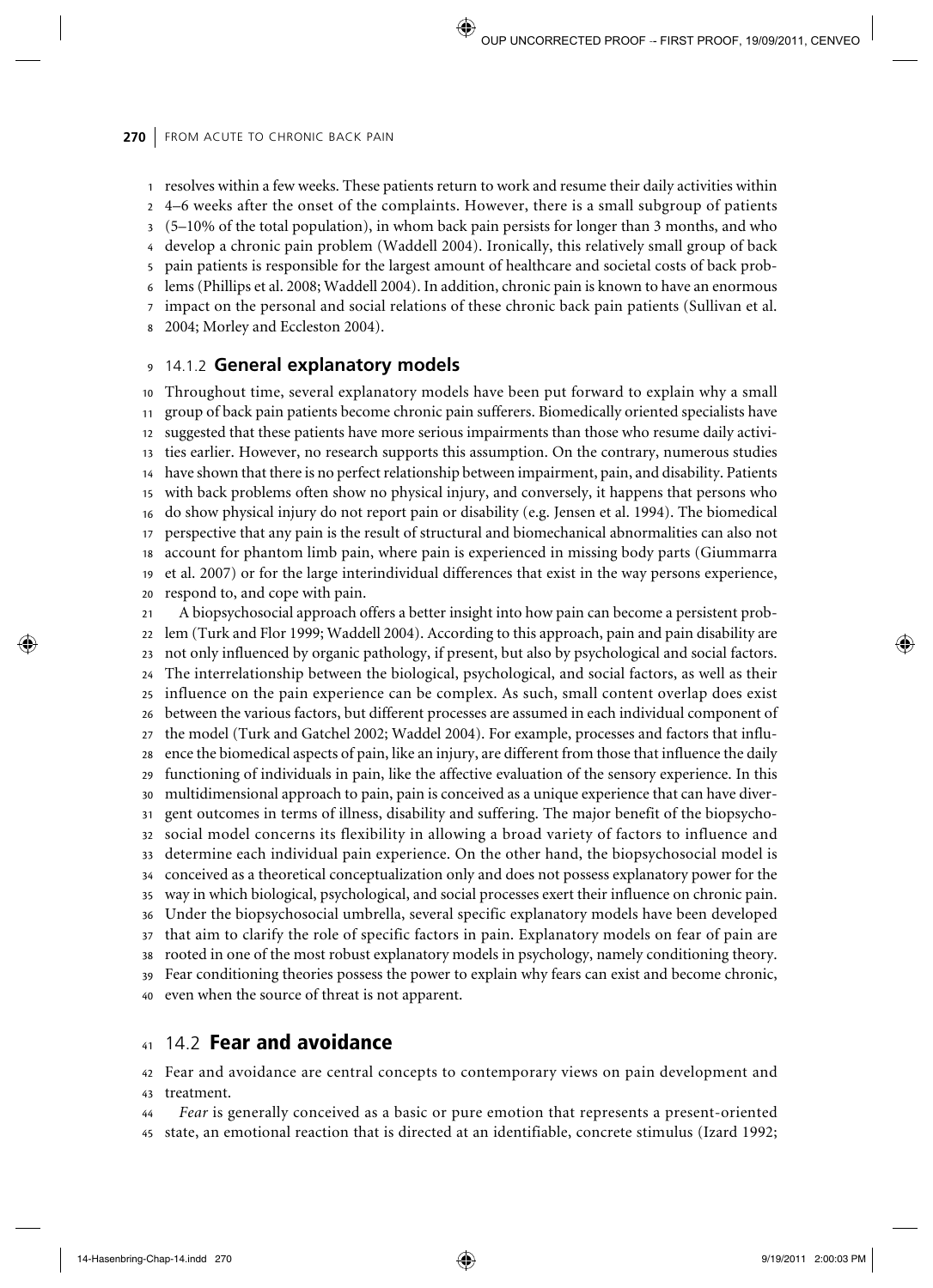6 5 4 3 2 1 Rachmann 2004 ). From an evolutionary perspective, fear serves to protect the individual from immediate threat. However, because fears can be both rational and irrational, fear responses can occur for either accurately or inaccurately perceived dangers. It is important to note at this point that fear cannot be equated to anxiety, although both terms are often used interchangeably. In contrast to fear, anxiety is a future-oriented state that is more diffuse, unfocussed, and less controllable than fear.

 $\bigcirc$ 

19 18 17 16 15 14 13 12 11 10 9 8 7 What pain patients are afraid of and what is thus seen as the object of fear in pain has been divided into three areas; fear of pain sensations (i.e. the pain itself), fear of pain-causing activities and fear of movement and (re)injury (Vlaeyen and Linton 2000). Other authors have emphasized that also more general aspects, such as threats to life-goals and identity, might be objects of fear in pain patients (Morley and Eccleston 2004 ). Fear of pain encompasses cognitive, physiologic, as well as motor processes Studies have demonstrated correlations between fear of pain and measures of anxiety, cognitive errors, depression, and disability (McCracken et al. 1992, 1996). CLBP patients may fear not only pain, but also activities that are expected to cause pain. In this case, fear is hypothesized to generalize to other situations that are closely linked to the feared stimulus. A specific fear is fear of movement and physical activity that is (wrongfully) assumed to cause (re) injury. Kori et al. ( 1990 ) introduced the term 'kinesiophobia' (kinesis=movement) for the condition in which a patient has 'an excessive, irrational, and debilitating fear of physical movement and activity resulting from a feeling of vulnerability to painful injury or re-injury'.

24 23  $22$ 21  $20$ *Avoidance* refers to the performance (or withdrawal) of a behaviour so that an undesirable experience or situation is delayed or put off. Although in the case of chronic pain it is not possible to avoid the pain itself, activities that might increase pain or cause (re)injury can be avoided. Therefore, the suboptimal performance of activities is often taken as an index of avoidance behaviour in pain patients.

#### 25 14.2.1 **Fear-avoidance learning**

47 46 45 44 43 42 41 40 39 38 37 36 35 34 33 32 31 30 29 28 27 26 Relying on both *classical* and *operant* conditioning principles, the two-factor theory by Mowrer ( 1947 ) has been an influential theory in explaining fear-avoidance acquisition. According to this theory, classical conditioning accounts for the acquisition of fear responses to aversive stimuli through learning of associations between stimuli. Neutral stimuli that are associated with unconditioned aversive stimuli (US) develop fearful qualities and become conditioned fear stimuli (CS). The likelihood of fear development is increased by exposure to high-intensity pain and/or fear situations, and by frequent repetitions of the association between the new conditioned stimulus and the pain/fear. Once objects or situations have acquired fear provoking qualities, they develop motivating properties and elicit conditioned (defensive) responses, including escape, avoidance, and safety seeking behaviours. For example, using a differential classical conditioning paradigm with visual cues as CS and electric shock as the US, Bradley et al. found that individuals responded with greater defensive reactivity in the context of threat cues (CS+) as compared to safe cues (CS-) who were never associate with the US (Bradley et al. 2008). The operant conditioning component of the two factor theory describes how defensive responses (e.g. avoidance) become persistent through learning of associations between behaviour and its consequences. The reduction of fear that is invoked by these responses serves as their negative reinforcement. Although Mowrer's two-factor theory has been very influential in the fear-avoidance literature, it is troubled by a number of shortcomings. For example, it can not explain the persistence of avoidance behaviour when the aversive stimulus has been withdrawn for a repeated number of times. Following conditioning principles, the absence of repeated unpleasant experiences should lead to the extinction of acquired avoidance behaviour. Furthermore, the basic premise of the theory that *all* fears are acquired by classical conditioning cannot be sustained, since several instances are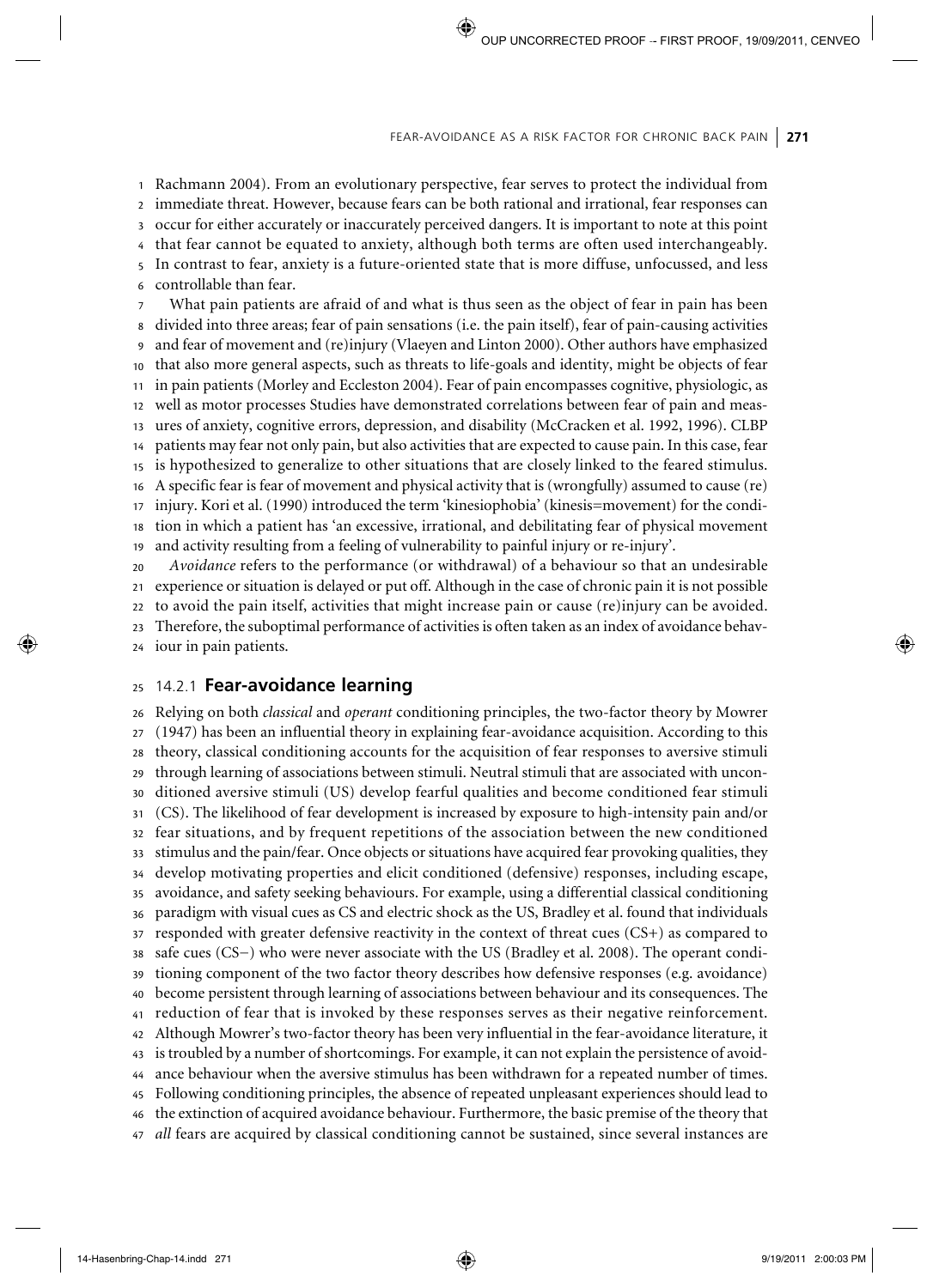2 1 known in which persons develop fears for stimuli they have never encountered before (e.g. fear of snakes).

 $\bigoplus$ 

11 10 9 8 7 6 5 4 3 Fordyce et al. ( 1982 ) described how pain behaviour might result from avoidance learning. In the case of pain, a patient may no longer perform certain activities because he or she anticipates that these activities will increase pain and suffering. In the acute phase, avoidance behaviours such as resting, limping, or the use of supportive equipment are effective in reducing suffering from nociception. Later on, these protective pain and illness behaviours may persist in anticipation of pain, instead as of a response to it. Long-lasting avoidance of motor activities may lead to detrimental consequences, both physically (loss of mobility, muscle strength, and fitness, possibly resulting in the 'disuse syndrome') (Bortz 1984 ), and psychologically (loss of self-esteem, depression, and somatic preoccupation).

23 22  $21$  $20$ 19 18 17 16 15 14 13 12 Although classical and operant learning principles are important mechanisms in the development of fear and avoidance behaviour, it seems likely that besides learning principles, other processes are important in fear-avoidance acquisition as well. Favouring a cognitive theory of avoidance learning, Philips ( 1987 ) takes the view that avoidance is influenced by the *expectancy* that further exposure to certain stimuli will promote pain and suffering. This expectancy is assumed to be based on previous aversive experiences in the same or similar situations. Since the avoidance behaviour displayed by pain patients and by patients with phobias shows large similarities, Philips suggested that, 'chronic pain and chronic fear — both aversive experiences which result in avoidance behaviour—may share important characteristics' (Philips 1987, p. 277). Several studies have focussed on the relationship between fear/anxiety and chronic pain, of which the object of fear has been fear of pain (Lethem et al., 1983), fear of work-related activities (Waddell 1987), and fear of movement that is assumed to cause (re)injury (Vlaeyen et al. 1995a, 1995b).

41 40 39 38 37 36 35 34 33 32 31 30 29 28 27 26 25 24 Usually, extinction of fear takes place when exposure to the feared stimulus does not lead to the adverse consequences anymore. In the area of pain, Philips was one of the first to argue for the systematic application of graded exposure to produce disconfirmations between expected and the actually experienced pain and harm (Philips 1987 ) Experimental support for this novel idea was provided by Crombez et al. ( 1996 ) in a sample of CLBP patients who were requested to perform four exercises (two with each leg) at maximal force. During each exercise, baseline pain and expected pain before the performance of the movement were recorded as well as the experienced pain during the movement. As predicted, the CLBP patients initially overpredicted pain, but after repeated exposure to the movements the overprediction was readily corrected. These findings were replicated with other movements, including bending forward and straight leg raising (Crombezet al. 2002b; Goubert et al. 2002). However, the later data also showed that these disconfirmations were context dependent. Indeed, when patients were exposed to a different movement, again overpredictions were made as if no exposure to a previous movement had taken place. This restriction of generalization was particularly true for those patients who catastrophically (mis)interpreted the pain. Exposure to the physical activities did not result in a fundamental change in the belief that certain movements are harmful or painful, but rather that the movements involved in the exposure sessions are less harmful or painful than anticipated.

#### 42 14.2.2 **Fear-avoidance model of pain**

46 45 44 43 With the introduction of a 'fear-avoidance model of exaggerated pain perception' in 1983, Lethem and colleagues reserved a critical role for fear of pain and avoidance behaviour in the explanation of perpetuating pain complaints in the absence of organic pathology (Lethem et al. 1983 ). In this model, 'confrontation' and 'avoidance' are postulated as two extreme responses to the fear of pain.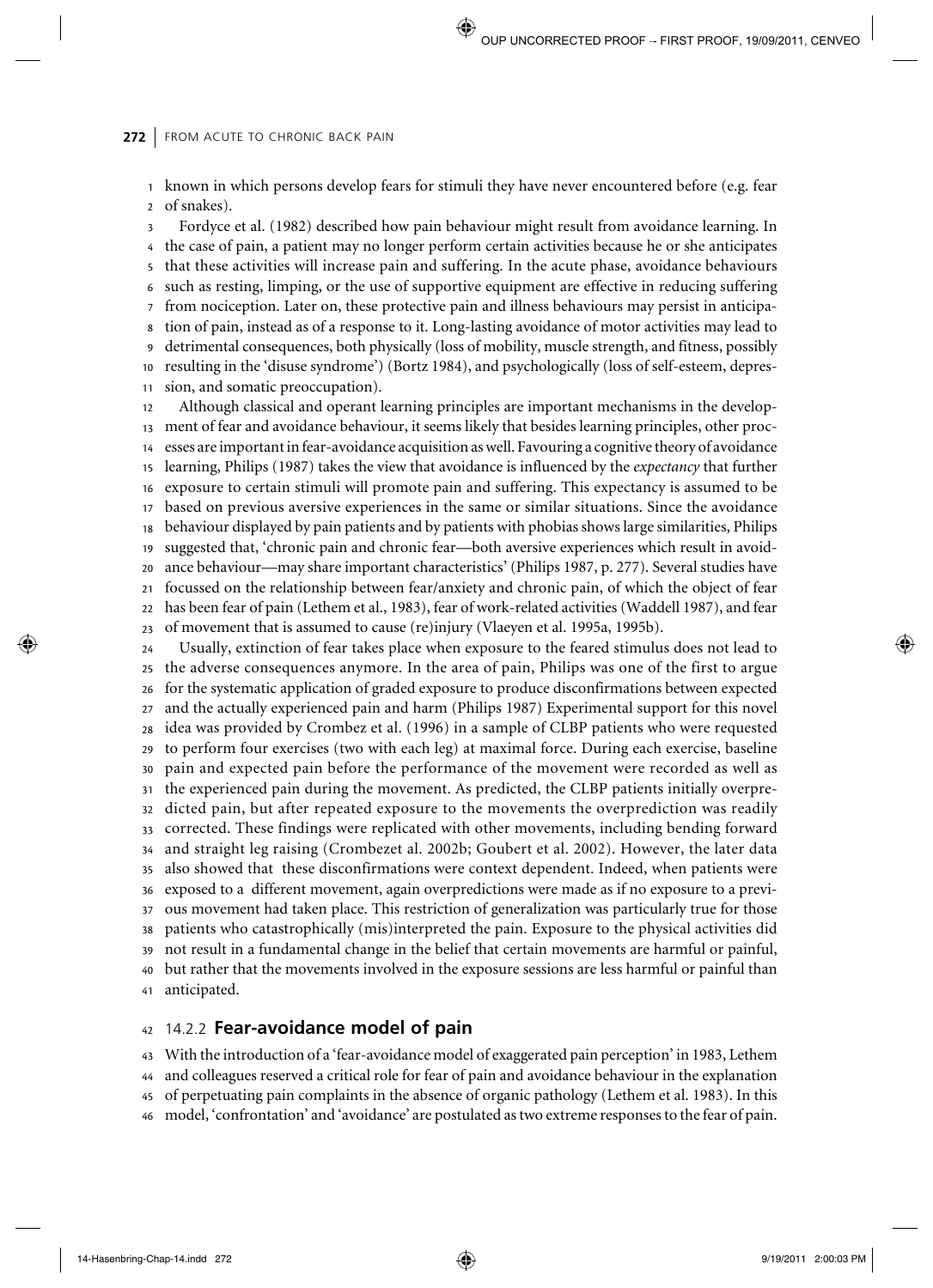

⊕

**Fig. 14.1** Fear avoidance model of chronic pain. This figure has been reproduced with permission of the International Association for the Study of Pain® (IASP®). The figure may not be reproduced for any other purpose without permission.

4 3 2 1 While confrontation will lead to the reduction of fear over time, avoidance leads to the maintenance or exacerbation of fear, possible developing into a phobic-like state. The avoidance results in the reduction of both social and physical activities, which in turn can lead to a number of physical and psychological consequences augmenting the disability.

28 27 26 25  $24$ 23 22 21  $20$ 19 18 17 16 15 14 13 12 11 10 9 8 7 6 5 After the introduction of the fear-avoidance model by Lethem and the emphasis on the role of cognitions in avoidance by Philips, various cognitive-behavioural models of chronic pain have been proposed. These models are commonly referred to as contemporary fear-avoidance models, in which pain disability is conceived as the result of a vicious process that is determined by the interaction between cognitions and behaviour (Asmundson et al. 1999; Vlaeven et al. 1995b; Waddell et al. 1993). Subtle differences aside, contemporary fear-avoidance models all share the same basic tenets, which can be easily understood from the integrated model that is illustrated in Figure 14.1 . Upon the initial perception of pain, individuals assign a certain meaning and purpose to the painful experience that is based upon current expectations regarding the pain and prior learning history. Although the majority of individuals will evaluate the pain experience as undesirable and unpleasant at this stage, most persons will not perceive it as an extreme threat or an insurmountable catastrophe. These individuals will proactively and gradually *confront* their pain, and resume their daily activities, promoting health behaviours and early recovery. However, for a minority of individuals, the painful experiences, which are intensified during movement, will elicit catastrophizing cognitions. These catastrophic cognitions can then lead to pain-related fear (fear of pain, fear of movement, fear of (re)injury), which in its turn initiates the *avoidance* of potential painful activities and hypervigilance for potential signals of additional pain and bodily harm. As such, a vicious and self-perpetuating spiral is activated with avoidance of more and more (daily) activities, leading to functional disability and possibly also to social isolation and depression. In addition, physical deconditioning and depression may fuel the fear-avoidance cycle by increasing pain intensity and increasing the fearful appraisal of and selective attention to pain. In addition to the avoidance of fearful activities, pain disability may also persist because of the immediate consequences to which it leads, such as diminished pain, increased attention from others, and the avoidance of social conflicts or responsibility.

⊕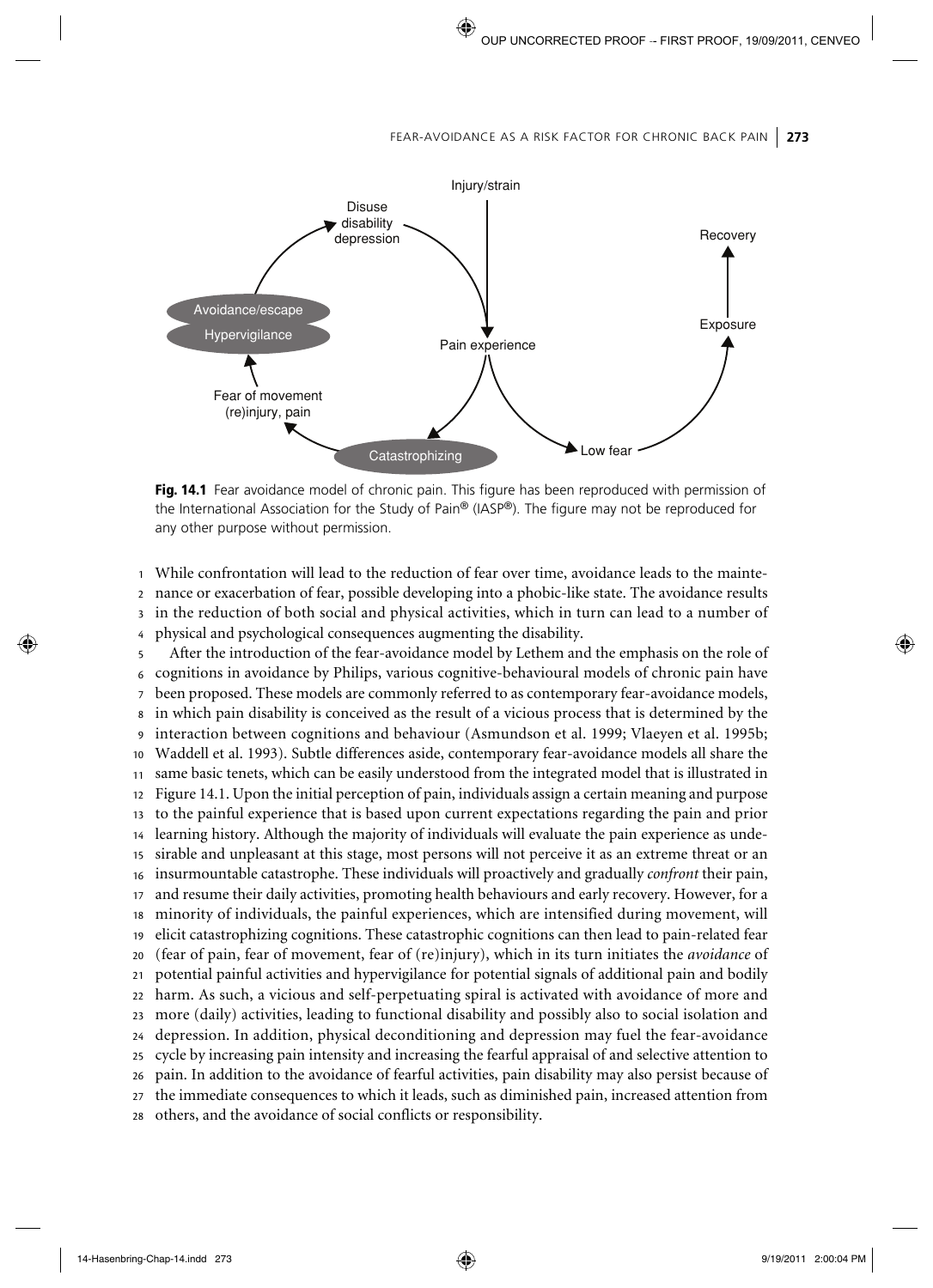## <sup>1</sup> 14.2.3 **Empirical support for the main components of the**

#### 2 **fear-avoidance model**

6 5 4 3 The fear avoidance model has offered a fruitful framework within which the development and maintenance of persisting pain complaints can be understood. Empirical support for the model has been found within the area of CLBP, osteoarthritis, neck pain, and chronic headache (e.g. Fritz et al. 2001; Leeuw et al. 2007a; Vlaeyen and Linton 2000; Waddell et al. 1993). This para-

⊕

7 graph reviews experimental evidence for the main components of the fear-avoidance model.

#### 8 Pain catastrophizing

22 21 20 19 18 17 16 15 14 13 12 11 10 9 Pain catastrophizing is conceived as a cognitive construct that represents the tendency to make exaggerated negative or threatening interpretations of pain (Sullivan et al. 1995 ). Pain catastrophizing has often been found closely related to fear of pain. In addition, a few studies have reported about the predictive value of pain catastrophizing for pain-related fear (Leeuw et al. 2007c; Vlaeyen et al. 1995b; 2004b). Elevated levels of pain-catastrophizing have been consistently found related to pain disability in chronic pain samples, acute pain samples, and pain-free volunteers (Peters et al. 2005; Severeijns et al. 2005; Sullivan et al. 2005; Turner et al. 2004). Furthermore, persons who tend to catastrophize about pain are found to show more hypervigilance for painrelated information, less tolerance for pain, and to report increased pain intensity levels when experiencing pain (Crombez et al. 2002a; Haythornthwaite et al. 2003; Peters et al. 2005; Sullivan et al. 2005; Turner et al. 2002). In prospective studies, pain catastrophizing has been found predictive of elevated pain intensity levels during a painful procedure or after an operation (Edwards et al. 2004; Sullivan et al. 1995; Vlaeyen et al. 2004b). For more detailed information on pain catastrophizing see also Chapter 13.

#### 23 Pain-related fear

39 38 37 36 35 34 33 32 31 30  $29$ 28 27 26 25 24 The importance of pain-related fear has been demonstrated in chronic and acute pain samples as well as in healthy volunteers possessing elevated levels of pain-related fear (Crombez et al. 1999; Leeuw et al. 2007a; Swinkels-Meewisse et al. 2006; Vlaeyen and Linton 2000). As such, LBP patients who are high in pain-related fear perform less well on behavioural (physical) performance tasks, like a walking test or a lifting task (Al Obaidi et al. 2003; Vlaeyen et al. 1995a; Vlaeyen and Linton 2000; Vowles and Gross 2003). Fear of movement/(re)injury showed to be a stronger predictor for detrimental performance on physical tasks then biomedical symptoms or severity and duration of the pain experience (Vlaeyen and Linton 2000). Furthermore, pain-related fears about work have been found related to disability of daily living and work lost in the past year, more so than to biomedical variables such as the anatomic pattern, the time pattern, or the severity of pain (Fritz et al. 2001; Waddell et al. 1993). In pain-free individuals, elevated levels of painrelated fear have been found associated with increased pain intensity ratings for experimentally induced pain (George et al. 2006; Roelofs et al. 2004b; Hirsh et al. 2008). In a number of prospective studies, pain-related fear proved to be a powerful predictors of disability 6 months or 1 year after acute pain onset (Klenerman et al. 1995; Swinkels-Meewisse et al. 2006; Turner et al. 2006; Vlaeyen et al. 1995b )

#### 40 Avoidance behaviour

44 43 42 41 In chronic pain research, avoidance behaviour is commonly derived from the suboptimal performance of activities. Several studies have demonstrated that pain patients perform less well on behavioural performance tasks like lifting or walking tasks (Vlaeyen and Linton 2000). In addition, Crombez and colleagues (1999) showed that pain-related fear was associated with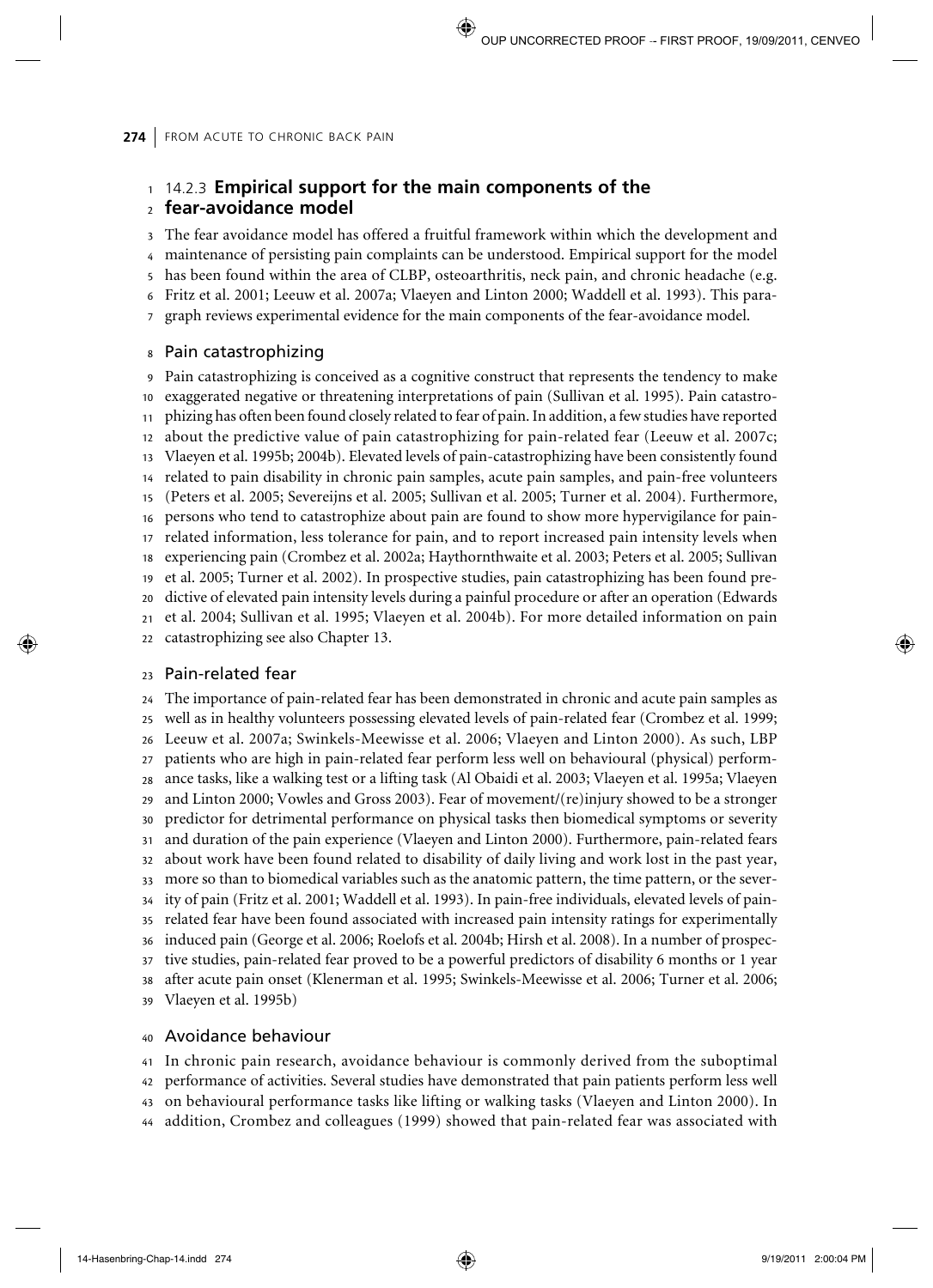19 18 17 16 15 14 13 12 11 10 9 8 7 6 5 4 3 2 1 escape/avoidance of physical activities, resulting in poor behavioural performance. More recently, a number of studies have provided support for the relation between pain-related fear and avoidance. Al Obaidi and colleagues (2003) demonstrated that pain-related fear was associated with decreased speed in preferred and fast walking. In addition, Geisser and colleagues ( 2000 ) and Vowles and Gross ( 2003 ) showed diminished performance on physical tasks in high pain-fearful individuals. Supporting the tenets of the fear-avoidance model, there is thus compelling evidence that pain-related fear underlies avoidance behaviours in chronic pain. Nevertheless, it should be noted that a number of studies failed to demonstrate a relationship between fear and avoidance (George et al. 2006; Huis in 't Veld et al. 2007, Michael and Burns 2004). For example, Reneman and colleagues found a weak to no relation at all between pain-related fear and performance of functional activities in a sample of CLBP patients (Reneman et al. 2003 ; Reneman et al. 2007 ). In addition, some studies showed conflicting results, in that pain-related fear was associated with task persistence rather than avoidance. Pain-related fear may elicit different behaviours depending on current goal context, and vice versa, outwardly similar behaviours may be driven by different motivational strategies. Such an affective-motivational perspective will probably initiate a next generation of studies addressing new questions including the following: (1) Can higher order goals inhibit the primary goal to protect the integrity of the body by hypervigilance, escape, and avoidance behaviour?; (2) What is the effect of life goal interference and goal conflict on painrelated fear? (see e.g. Karsdorp et al. 2010; Van Damme et al. 2008; Vlaeyen and Morley 2004).

 $\bigcirc$ 

#### 20 Hypervigilance and attention

42 41 40 39 38 37 36 35 34 33 32 31 30 29 28 27 26 25 24 23 22 21 Hypervigilance for pain is defined as the excessive orientation towards pain and pain-related stimuli in both the external and the internal environment. Using Stroop paradigms and dotprobe tasks, a number of studies have provided evidence that pain fearful individuals do show attentional bias towards pain-related information or bodily sensations (Asmundson and Hadjistavropoulos 2007; Keogh et al. 2001; Roelofs et al. 2002, 2003). Furthermore, a series of studies have shown that pain demands attention and disrupts ongoing activities (Crombez et al. 1998a , 2002a ; Eccleston and Crombez 1999 ). This disruptive effect of pain on attention has been demonstrated in pain patients as well as in healthy controls, and is dependent upon the novelty, unpredictability, and intensity of pain (Crombez et al. 1998a ). Furthermore, a series of studies showed that pain-fearful patients attend more to pain-threatening signals, are less able to ignore pain-related information, and perform worse on cognitive demanding tasks in comparison to non-fearful patients (Crombez et al. 1998b , 2002a ; de Gier et al. 2003 ; Eccleston et al. 1997 ; Peters et al. 2002 ). Supporting the idea that pain vigilance is dependent on pain-related fear, Deghani and colleagues ( 2004 ) reported a study in which reductions in pain-related fear account for diminished attentional bias for pain after treatment. In addition, experimental laboratory studies have repeatedly demonstrated the association between elevated levels of pain catastrophizing and deteriorated cognitive task performance under conditions of pain (Crombez et al. 2002a; Van Damme et al. 2002; Vancleef and Peters 2006). Recent evidence has shown that the interruptive effect of pain on attention results from the difficulty to *disengage* attention from pain-related information, rather then from an attentional shift towards pain (Asmundson et al. 2005; Roelofs et al. 2005; Van Damme et al. 2002). This attentional disengagement has been proposed to be enhanced by the anticipation of pain (Van Damme et al. 2004).

#### 43 Depression

45 44 Although depressed mood is one of the presumed consequences of longstanding avoidance of daily activities, a small number of studies have actually examined depression in relation to pain-

46 related fear. Grotle et al. ( 2004 ) found only modest associations between pain-related fear and a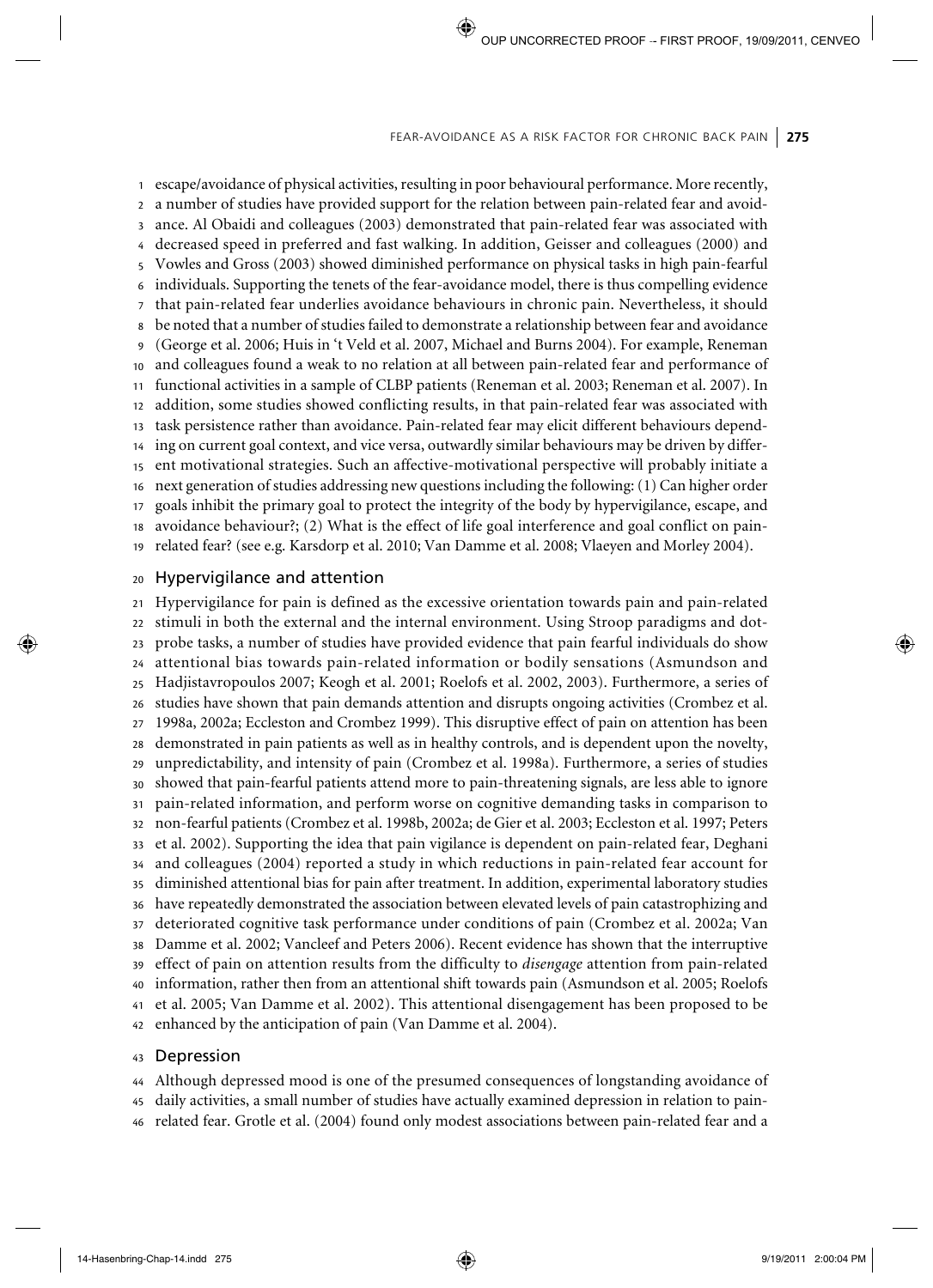6 5 4 3 2 1 measure of distress, both in acute and CLBP patients. Sullivan et al. ( 2008 ) examined the effects of a pain rehabilitation program aimed at work resumption on changes in levels of pain and depression. This study revealed that changes in depression were mainly predicted by the level of chronicity, and that this relationship was mediated by pain reduction, and not by changes in pain catastrophizing or fear of movement/re-injury. There is a need for more systematic studies examining the association between pain-related fear and depression.

 $\bigcirc$ 

#### 7 Disuse

25 24 23 22 21 20 19 18 17 16 15 14 13 12 11 10 9 8 Frequent and enduring avoidance of daily activities may also result in gradual deterioration of a person's muscular system and fitness. The term 'disuse syndrome' refers to the physiological and psychological effects of a reduced level of physical activity in daily life (Bousema et al. 2007; Verbunt et al. 2003 ). Although often referred to in the literature, the disuse syndrome still is illdefined (Wittink et al. 2000). Generally, two different aspects are distinguished: physical deconditioning, which can either be expressed in weakened muscle strength or reduced aerobic fitness, and disordered muscle coordination during physical activity (also called 'guarded movements'). Generally, the physical fitness levels of CLBP patients are found to be either lower or equal to that of healthy subjects (Verbunt et al. 2003 ). Only one current study succeeded in demonstrating that CLBP patients have lower aerobic fitness than matched healthy counterparts, while this could not be explained by pain-related fear or other relevant variables (Smeets et al. 2006 ). Evidence for disordered muscle coordination was found by (Geisser et al. 2004 ), who showed that among CLBP patients pain-related fear was not only associated with reduced lumbar flexion and greater EMG in full flexion, but also to abnormalities in the muscle activity during flexion from the standing position. These changes in musculoskeletal functioning and flexion may be important for the understanding of how pain may interfere with daily life functioning. In sum, it still is unclear what the effects of pain-related fear are on physical functioning, both in terms of reduced aerobic fitness as disordered muscle coordination (see also Chapter 12).

#### 26 14.2.4 **Vulnerabilities for fear of pain**

46 45 44 43 42 41 40 39 38 37 36 35 34 33 32 31 30 29 28  $27$  The foregoing paragraphs offer support for the importance of pain-related fear and associated avoidance behaviour in chronic pain. However, an interesting issue that presents itself concerns the aetiology of pain-related fear. Complementing fear-learning theories as described in earlier paragraphs, several factors have been proposed to constitute vulnerability for pain-related fear. As such, research has indicated that fear of pain is closely related to a number of negative emotional constructs, like negative affectivity, trait anxiety, anxiety sensitivity, and injury/illness sensitivity (Keogh and Asmundson 2004; for more information see Chapter 12). Elevated levels of anxiety sensitivity and injury illness sensitivity have been frequently found related to maladaptive responses to pain in terms of reduced tolerance for pain, increased pain intensity levels, attention bias for pain etc (Stewart and Asmundson 2006; Vancleef and Peters 2006; Vancleef et al. 2006). In addition, trait anxiety and negative affectivity have been found related to increased pain intensity, increased discomfort and disability by the pain, hypervigilance for internal bodily sensations, and less adequate coping with and perceived control over pain (Keogh and Asmundson 2004; Stegen et al. 2001 ). One way to conceptualize the various constructs in relation to each other is by representing them in a hierarchical tree structure (Keogh and Asmundson 2004; Vancleef et al. 2006 ; Vancleef et al. 2009 ). In this hierarchical tree, fear of pain is conceived as the most *specific* construct that resides at the lowest level of the tree. Fear of pain is subordinated to anxiety sensitivity and injury illness sensitivity that in their turn subordinate to trait anxiety. One level above trait anxiety, negative affectivity represents the most *general* and stable negative emotional construct at the top of the tree. A hierarchical structure offers an elucidating framework for the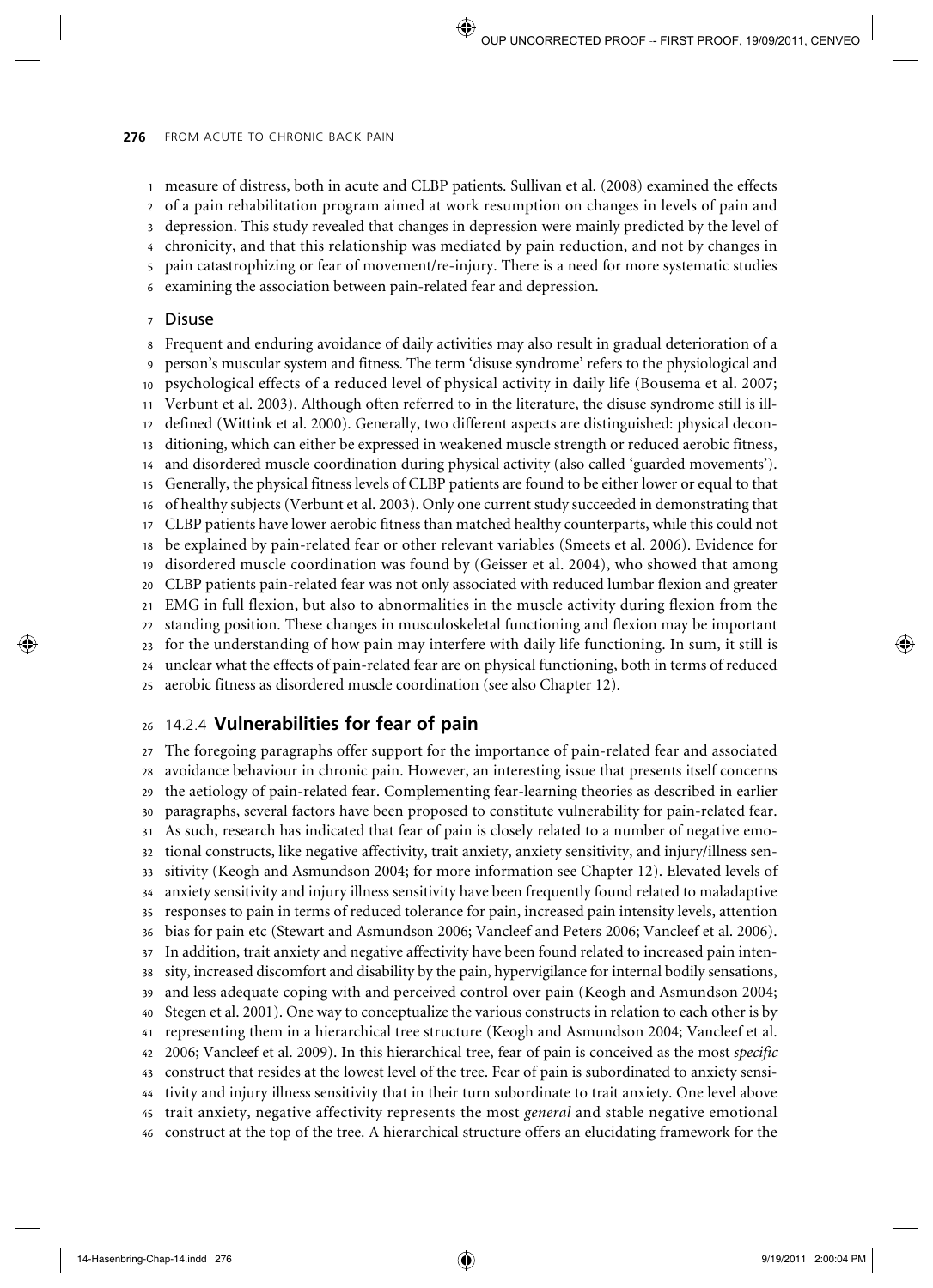12 11 10 9 8 7 6 5 4 3 2 1 conceptualization of pain-relevant negative emotional constructs. As such, content overlap between the constructs is accounted for by interrelations between constructs, while each individual construct possesses unique explanatory value for pain as well. According to the tree structure, pain-related fear will exert the most direct influence on pain, while influences of other like anxiety sensitivity for example are understood to run through the specific fears that are found at the lower positioned levels. It is important to note that the hierarchical structure serves a mere theoretical conceptualization to date that serves to aid our understanding of the relative contribution of various negative emotional constructs to pain. Nevertheless, it seems obvious that general and stable anxiety related constructs entail vulnerability for pain-related fear and pain catastrophizing. Therefore, it is important that diagnostic and treatment approaches to pain keep these other pain anxiety constructs into account in understanding and treating individual pain problems.

 $\bigcirc$ 

#### 13 14.3 **Assessment of pain-related fear**

26 25 24  $23$ 22 21 20 19 18 17 16 15 14 Patients with fear of pain are at risk for developing persistent back pain and disability, which implies a need to make a thorough assessment of pain-related fear and avoidance. As pain-related fear involves cognitions, emotions, overt behaviour and physiological responses, several methods are needed to fully understand patients' reactions to pain. This section provides an overview of assessment tools that are frequently used in current research and clinical practice to assess painrelated fear. As such, both clinicians and researchers rely heavily on interviews and self-report measures to assess fear. Several widely used validated questionnaires are also useful tools in the assessment of fear. Furthermore, another tool based on pictures of every day movements is helpful in determining fear and above all the avoidance of movements. In order to get a more complete picture and to be able to grasp different components of the object of pain-related fear, self-report measures are often combined with observational or physiological measures. A multimodal assessment presumably helps us to reach a better understanding of patients' fear of pain.

#### 27 14.3.1 **Self-report measures**

45 44 43 42 41 40 39 38 37 36 35 34 33 32 31 30  $29$  $28$  The most common way to assess pain-related fear is through self-report measures which cover different aspects of fear. Most of these focus on cognitive and affective responsivity that may indicate fear. A challenge in developing self-report measures has been isolating the emotional response as opposed to measuring 'beliefs'. Indeed, many of the instruments available appear to tap into beliefs that the patient holds rather than things that actually provoke fear. Similarly, some instruments may measure affect but may be more oriented towards 'worry' rather than to actual fear. Although this may seem to some to be a mute point, the differences may be significant especially if the proposed treatment (see the section on exposure *in vivo* ) focuses on fear. At present, a large number of self-report measures are available for the assessment of pain-related fear. The choice for one measure over the other mainly depends on the object of fear (e.g. fear of pain, fear of movement, fear of re-injury), and the fear specific concerns (e.g. cognitive concerns, physical concerns, emotional concerns) one aims to measure. Furthermore, whereas some measures are more generally applicable for assessing fear in both healthy and pain populations, others are more appropriate for assessment in specific pain patient groups only (e.g. cervical pain, back pain). Some of the most commonly used self-report measures of pain-related fear in the current assessment and treatment of pain-related fear are listed below. However, this list is not conclusive, and other measures, including modified versions of the questionnaires described below are eligible for use in pain research and clinical practice as well.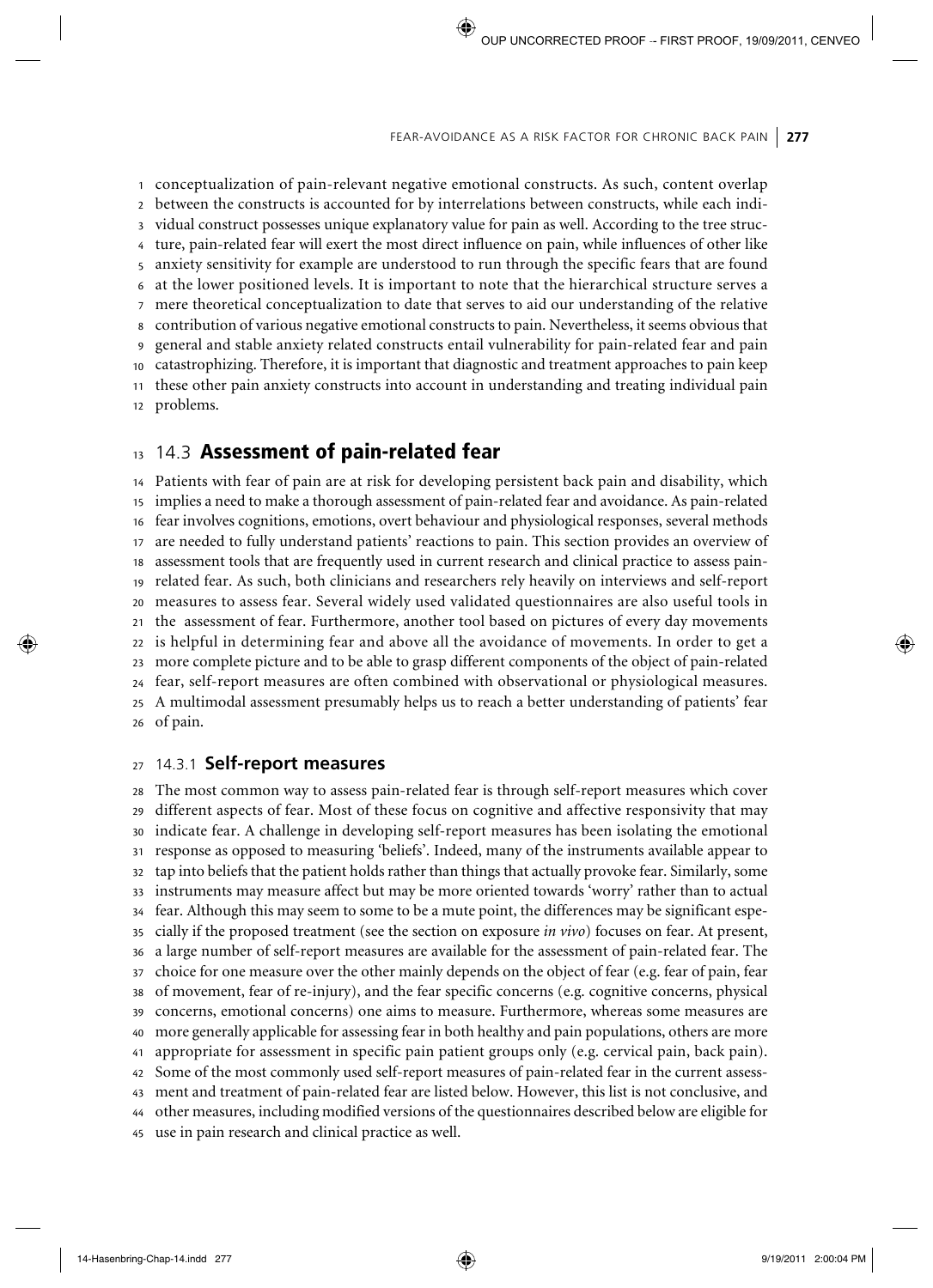7 6 5 4 3 2 1 It should be noted that self-report instruments are subject to a number of drawbacks that have to be kept in mind when interpreting results of these measures. As such, respondents might not always report their genuine thoughts and feelings, because of social desirability, response bias, or simply because they are unable to access and grasp their real concerns. Furthermore, no one-toone relationship between the measure and the latent construct it represents can be assumed. Nevertheless, keeping these drawbacks in mind, psychometric evaluated self-report measures are easy to administer, at low-cost, but still offer valuable information to researchers and clinicians.

 $\bigoplus$ 

#### 8 Fear of pain

18 17 16 15 14 13 12 11 10 9 The *Pain and Impairment Relationship Scale (PAIRS)* was an early attempt to capture chronic pain patients' beliefs and attitudes towards pain and ability to function despite pain (Riley et al. 1988). It consists of 15 statements about pain and activity (e.g. 'I can't go about my normal life activities when I am in pain', 'An increase in pain is an indication that I should stop what I am doing until the pain decreases') which are rated on a seven-point scale (0=completely disagree; 6=completely agree). The scale has been found to have good psychometric properties (DeGood and Shutty 1992 ) and may be used to assess beliefs about pain and activity. As this scale was a relatively early attempt to assess pain-related fear, it is not clear what processes it in fact captures. Indeed, it appears to assess a wide range of attitudes and beliefs concerning living with persistent pain that go beyond fear of pain.

35 34 33 32 31 30 29 28 27 26 25 24 23 22 21 20 19 The *Pain Anxiety Symptoms Scale (PASS)* was developed to measure general anxiety and fear in people with chronic pain (McCracken et al. 1992). The original scale consisted of 40 items intended to assess four aspects of pain-related anxiety: (1) fearful appraisal of pain (e.g. 'When I feel pain I am afraid something terrible will happen'): (2) cognitive anxiety (e.g. 'During painful episodes it is difficult for me to think of anything besides the pain'): (3) physiological anxiety (e.g. 'Pain seems to cause my heart to pound or race'): (4) escape and avoidance behaviour (e.g. 'I avoid important activities when I hurt'). Responders how often they have these thoughts or sensations on a six-point scale (0=never; 5=always). Later, a shortened version of the scale was developed and validated (PASS-20) (McCracken and Dhingra 2002). The short form version has 20 items and has been found to be a good reflection of the original PASS (Roelofs et al. 2004a). One of the advantages with this measure is that it includes bodily indicators of fear through questions about physiological arousal. However, as these reactions might appear as a direct consequence of pain, it is difficult to determine whether it actually captures indicators of fear. Furthermore, as bodily reactions are difficult to assess through self-report measures, physiological measures might be preferable if available. In addition, the questions in the PASS presume that the individual has an earlier or present experience of pain problems. This makes the PASS inappropriate for use with people who are not clinical pain patients.

47 46 45 44 43 42 41 40 39 38 37 36 The *Fear of Pain Questionnaire-III (FPQ-III)* (McNeil and Rainwater 1998 ) was developed to assess fear associated with both acute and chronic pain in healthy individuals. People are asked to rate their fear of pain in 30 situations, which are divided into: (1) severe pain (e.g. 'Breaking your leg'), (2) minor pain (e.g. ' Having a muscle cramp) and (3) medical pain (e.g. "Having a tooth pulled"). Answers are given on a five-point scale (1=no fear at all; 5=extreme fear). Recently, a shortened version of the scale has been developed (FPQ-SF) (Asmundson et al. 2008 ). The authors suggest that the FPQ-SF is a more psychometrically sound alternative to the original scale. One advantage of the FPQ is that it is possible to use it both with pain and non-pain populations as the questions do not imply any earlier clinical experience of pain. However, the non-clinical focus of the scale might make it less relevant to use for clinical purposes as some of the items describe events that are far from clinical situations (e.g. having sand or dust blowing into your eyes; gulping a hot drink before it has cooled).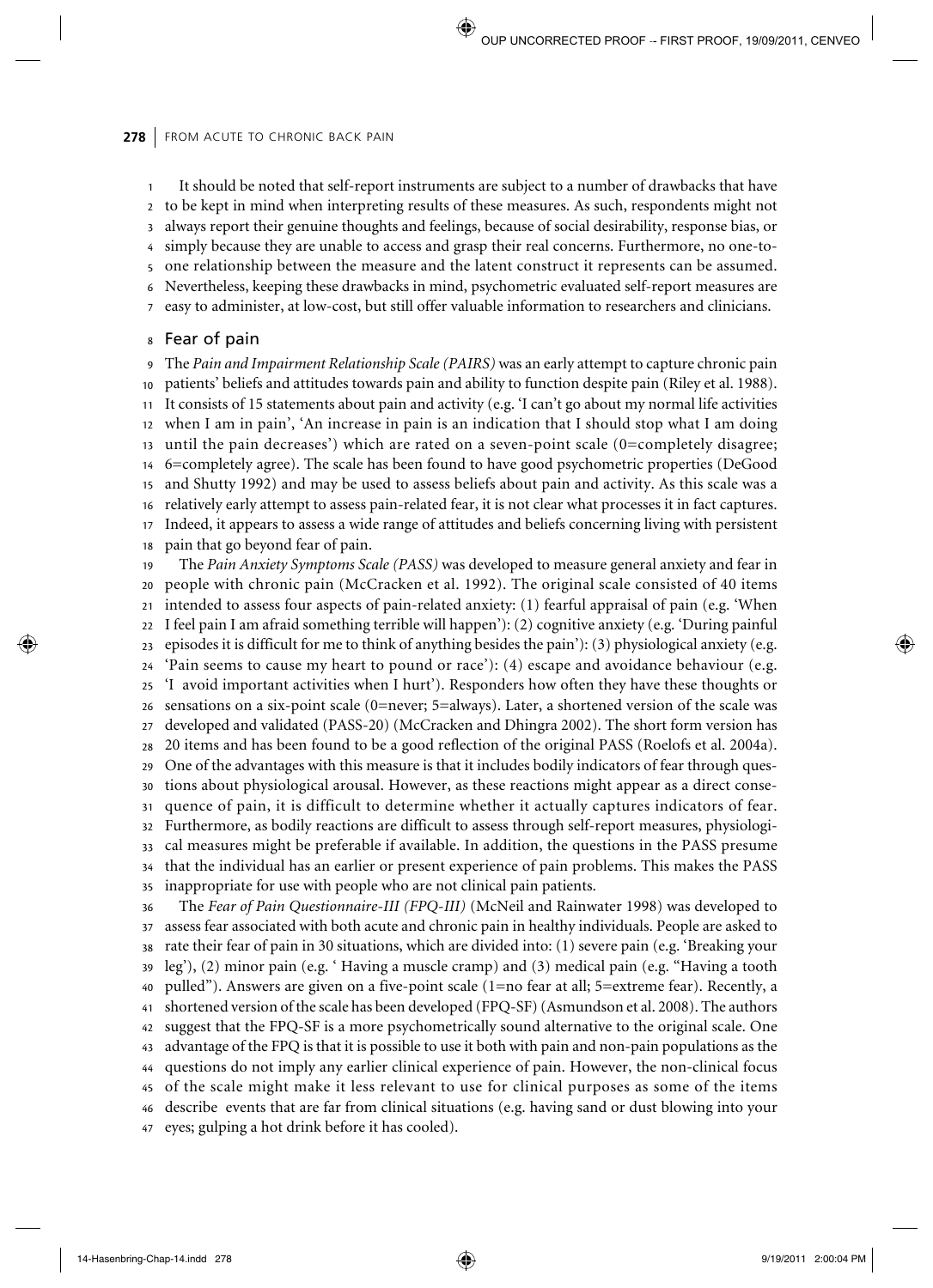### <sup>1</sup> Fear of pain-causing activities

13 12 11 10 9 8 7 6 5 4 3 2 The Fear-Avoidance Beliefs Questionnaire (FABQ) (Waddell et al. 1993 ) is used to assess pain patients' beliefs about possible harm from work and physical activities. It has 16 items which are divided into two subscales; (1) fear-avoidance beliefs about physical activity (e.g. 'Physical activity might harm my back') and (2) fear-avoidance beliefs about work ('My work aggravated my pain'). Answers are given on a seven-point scale (0=completely disagree; 6=completely agree). The scale has been found to have good psychometric properties in patients with both acute and long-term pain (Swinkels-Meewisse et al. 2003 ; Waddell et al. 1993 ), and may be used to identify beliefs that are related to pain-related disability and work loss. One of the disadvantages with this questionnaire might be, contrary to what the name of the scale indicates that it assesses *beliefs* rather than fear per se. It might be possible that people hold such beliefs without being particularly fearful, which is important to take into account when using this scale in a clinical context.

⊕

#### 14 Fear of movement and (re)injury

17 16 15 The Tampa Scale for Kinesiophobia (TSK) (Kori et al. 1990 ) has been developed to assess patients' fear of (re)injury due to movement, and consists of 17 items (e.g. 'Pain always means I have injured my body' and 'If I try to overcome it, my pain would increase').

28 27 26 25 24 23 22 21 20 19 18 Later, a shorter version of the TSK has been developed and validated, containing only 13 items as it excludes the four items that are reverse scored. This version has greater internal consistency and is composed of two lower-order factors ('Activity Avoidance' and 'Somatic Focus') that also load on a single higher-order factor (Geisser et al. 2000). A number of studies have corroborated the two-factor structure of TSK, which also appeared invariant across pain diagnoses and Dutch, Swedish, and Canadian samples (Goubert et al. 2004b; Roelofs et al. 2007). One concern that has been highlighted about the TSK is that some items have troublesome wording (Pool et al. 2009). More specifically, some questions seem to be difficult to understand because they employ words such as 'dangerous' and 'injury' that may have different meanings for different patients. Some items also use negations which may be difficult for some patients to understand. These reflections might be important to take into consideration when using the TSK with patients.

#### $29$ Perceived harmfulness of movements: the PHODA

46 45 44 43  $42$ 41 40 39 38 37 36 35 34 33 32 31 30 When fear of movement is assessed in a clinical context, the Photograph Series of Daily Activities (PHODA) (Kugler et al. 1999 ) is a pictorial assessment tool which consists of 98 photographs of various daily-life activities (e.g. walking, lifting, bending, etc.). Patients are asked to rate how harmful they think each activity would be to their back by placing the photographs on a thermometer which ranges from 0 (=not at all harmful) to 100 (=extremely harmful). Although the PHODA mainly is used as a self-report measure, it also provides the clinician with an opportunity to observe and discuss the patient's fear when confronted with different activities. The PHODA is commonly used in the assessment phase of exposure *in vivo* , a treatment for pain-related fear that is described later in this chapter. Recently, an electronic and shortened version of the PHODA (PHODA-SeV) was developed and validated (Leeuw et al. 2007b ). It showed excellent psychometric properties, which implies that it is a proper alternative to the original version. One limitation that has been raised is that the PHODA seems to be more appropriate for highly fearful pain patients and less applicable for those with low or mediate levels of fear (Trost et al. 2009 ). Nevertheless, because the PHODA consists of photographs of real activities, it may be a clinically useful tool for revealing the patients' beliefs and concerns about specific movements. This is an important basis for the exposure treatment and one which may be quite difficult without tools such as the PHODA.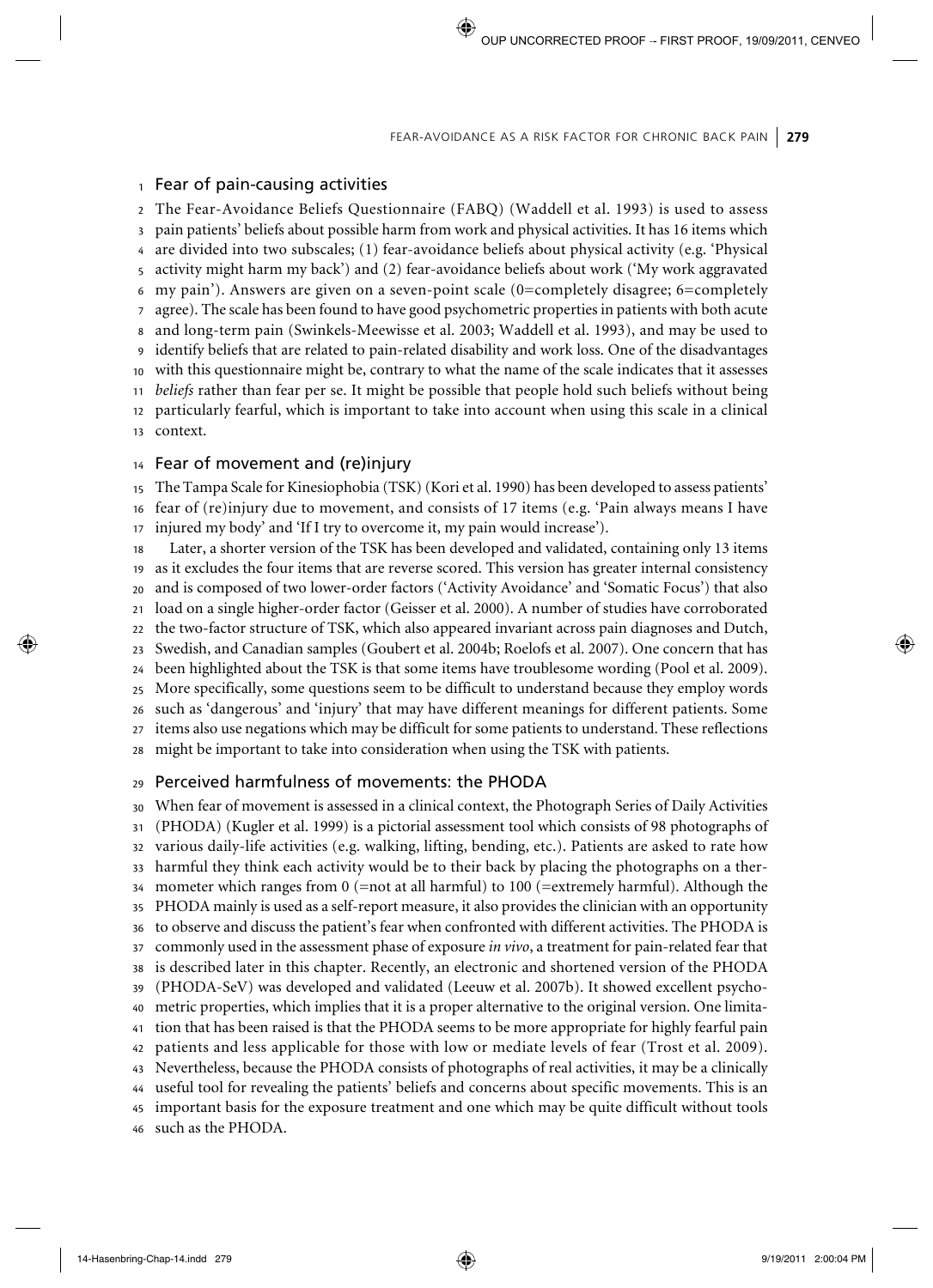11 10 9 8 7 6 5 4 3 2 1 An alternative measure to assess fear of movement is the Pictorial Fear of Activity Scale-Cervical (PFActS-C) (Turk et al. 2008). This instrument was recently developed to assess fear of movement that is specifically related to neck pain. The PFActS-C differs from the PHODA in its specific focus on neck pain and the varying degree of mechanical load that is incorporated in the photographs. The instrument consists of 77 photographs of movements with varying biomechanical stress. Respondents are asked, for each photograph, to rate on a scale from 0 (=no fear at all) to 10 (=extremely fearful) how worried or fearful they would be to perform the activity as shown in the picture A first validation study in a group of neck pain patients indicated that the PFActS-C is a promising tool for assessing fear of movement in patients with cervical pain (Turk et al. 2008 ). However, since this tool is still rather new, more research is needed to examine its applicability.

 $\bigoplus$ 

#### 12 14.3.2 **Interview**

19 18 17 16 15 14 13 Apart from questionnaires, every assessment of pain-related fear also involves a rigorous interview. The semi-structured interview is an important tool for collecting additional information about the patient's cognitions, emotions and overt behaviour (e.g. avoidance) in relation to pain. The clinician also may get a better picture of the role fear and avoidance may have played in the aetiology and maintenance of the pain and disability problem. However, as the interview provides a purely subjective picture of the pain problem, it should be complemented by other assessment tools. Some of the areas that are covered in the interview are listed in Table 14.1

#### $20$ 14.3.3 **Self-assessment**

23 22 21 Self-assessment is a useful supplement to the interview. Self-assessment is one of the most commonly used methods in psychological research and practice (Sigmon and LaMattina 2006). In self-assessment, the patients systematically observe and record their own behaviour. In pain

| Description of<br>the pain                       | Where do you have pain?<br>What does the pain feel like?<br>How intense is the pain? $(0-10)$<br>When does it hurt more?<br>When does it hurt less?                                                                 |
|--------------------------------------------------|---------------------------------------------------------------------------------------------------------------------------------------------------------------------------------------------------------------------|
| Learning history                                 | When did the pain start?<br>How did it develop?<br>What do you think has made your pain problem worse?                                                                                                              |
| Cognitions                                       | What do you think causes your pain?<br>When you do something that provokes the pain, what goes through your mind?<br>What do you think it will lead to in the future?<br>What is the worst thing that could happen? |
| <b>Emotions</b>                                  | What emotions do you have in relation to the pain?<br>Are there any activities that you are afraid of doing?                                                                                                        |
| <b>Activities/</b><br>movements vs.<br>avoidance | What are you able to do despite the pain?<br>What activities do you avoid because of the pain?<br>How active are you in daily life?                                                                                 |
| Coping vs.<br>safety<br>behaviours               | What do you do to stand the pain?<br>What do you do when the pain gets worse?<br>What do you do to be able to perform activities that are difficult because of pain?                                                |

**Table 14.1** Interview in assessment of pain-related fear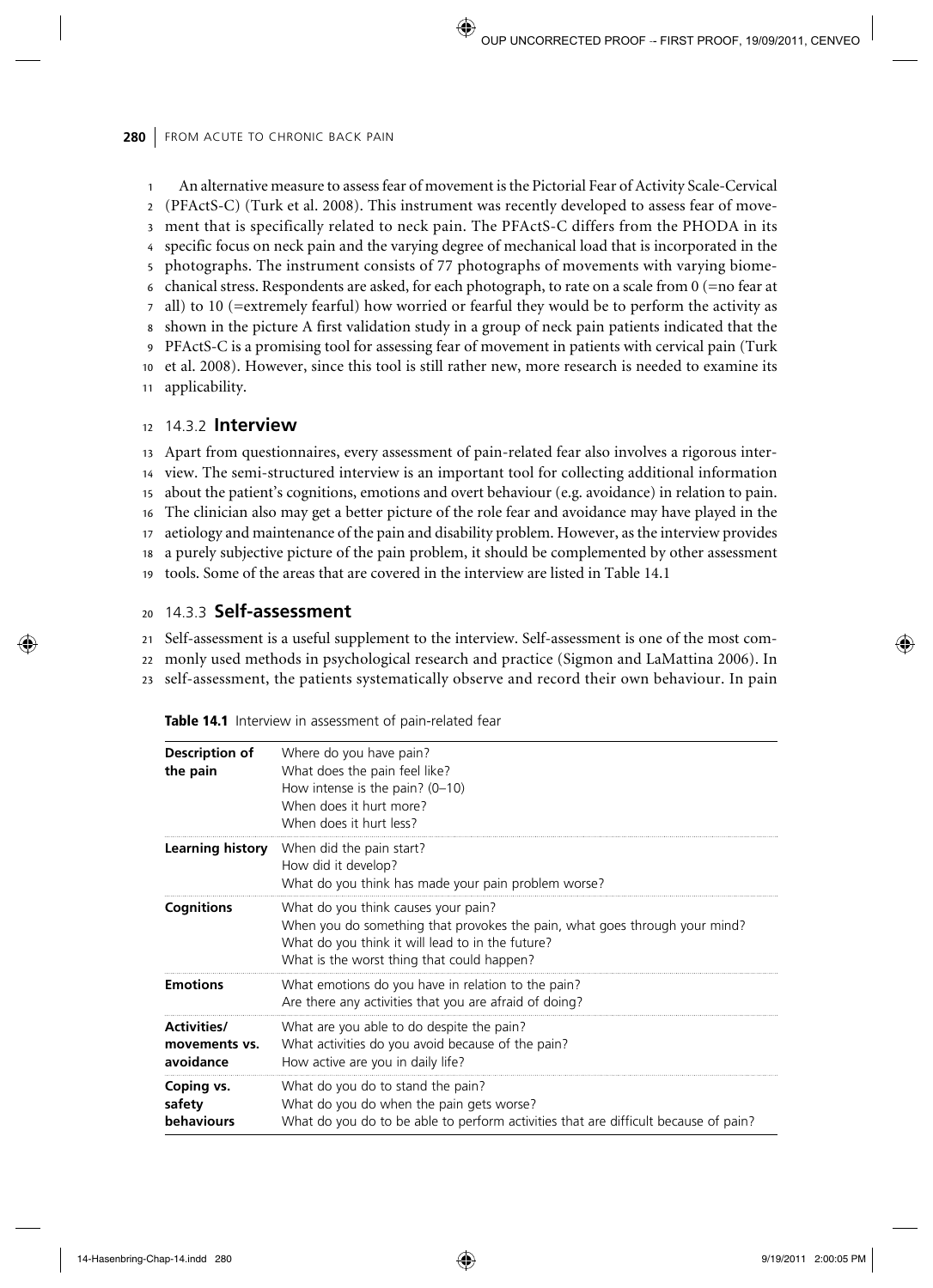1 patients, diaries are used to keep record of situations that provoke fear and avoidance. Often, the

⊕

2 patients also use the diary to register their daily activities, which may be an indirect measure of

3 fear and avoidance. In the last years, research about the use of electronic diaries in pain assess-

4 ment has increased (e.g. Jamison et al. 2001; Peters et al. 2000). Maybe this will become more

5 common in clinical practice in the future. At the moment, however, paper-and-pencil diaries are

6 still the most widely used tools in self-assessment of pain-related fear.

#### 7 14.3.4 **Observational measures**

18 17 16 15 14 13 12 11 10 9 8 Even though it is well known that patients express fear of pain both verbally and non-verbally, there are few standardized tools to assess overt behaviour. Fear of pain has been associated with a number of overt behaviours, such as diminished physical performance and escape/avoidance behaviour (Leeuw et al. 2007a). In a clinical situation, clinicians may instinctively observe how the patient reacts to pain and movement, and use this information in the further assessment. Notwithstanding, a thorough observational assessment is seldom accomplished. There are observational measures which aim to assess pain behaviour (e.g. Weiner et al. 1996 ). However, these are not developed to capture fear. In verbal assessment of fear, we do not rely solely on one question or on what the patients tell us at first glance, but complement this with standardized questionnaires. A comparable scrupulous assessment of overt behaviour would help us to reach a better understanding of patients' pain-related fear.

22 21 20 19 Assessment of other overt behaviours may also help to reach a better understanding of painrelated fear. Facial expression has been suggested to be a potential target for assessment (McNeil and Vowles 2004). However, there is still a lack of appropriate assessment tools for facial expression as a non-verbal manifestation of pain-related fear.

#### 23 14.3.5 **Physiological measures**

33 32 31 30  $29$ 28  $27$ 26 25  $24$  In the last decades, researchers have paid increasing attention to psychophysiological recordings as an assessment tool for pain-related fear and anxiety. In particular, Flor and her colleagues have contributed to the growing knowledge about how psychophysiological measures may be used in the area of pain (Flor et al. 2001), including as indicators of fear. Muscle tension, skin conductance, and heart rate are some of the targets for psychophysiological assessments in pain patients (Andrasik and Flor 2008 ). Also the startle reflex, an involuntary eye blink movement, has been used in experiments as an indicator of fear (e.g. Carleton et al. 2006; Naliboff et al. 2008). In clinical settings, however, it is still uncommon to include physiological measures when assessing fear. A challenge for the future is the development of sound psychophysiological measures that may be used in the clinical assessment of pain-related fear.

#### 34 14.3.6 **Additional measures**

44 43 42 41 40 39 38 37 36 35 In addition to explicit and physiological measures of fear of pain, researchers have relied on *indirect* cognitive measures of indicators of fear and anxiety related to pain. In these measures, variables of interest (beliefs, attitudes, cognitive biases) are inferred from behavioural responses (e.g. reaction times, reading times) within a specific context. Characteristic to these measures is the fact that they assess cognitive processes, beliefs, and attitudes without the awareness or control of the participant. Experimental research often uses automatized cognitive processing tasks like the modified Stroop task and the dot probe paradigm to assess attention bias for pain. In the modified Stroop task, categories of sensory or affective pain words and neutral words are presented in different colours. Responders are asked to name the colour of each word and response times are compared. Typically, it takes longer to name the colour when the information is threatening; in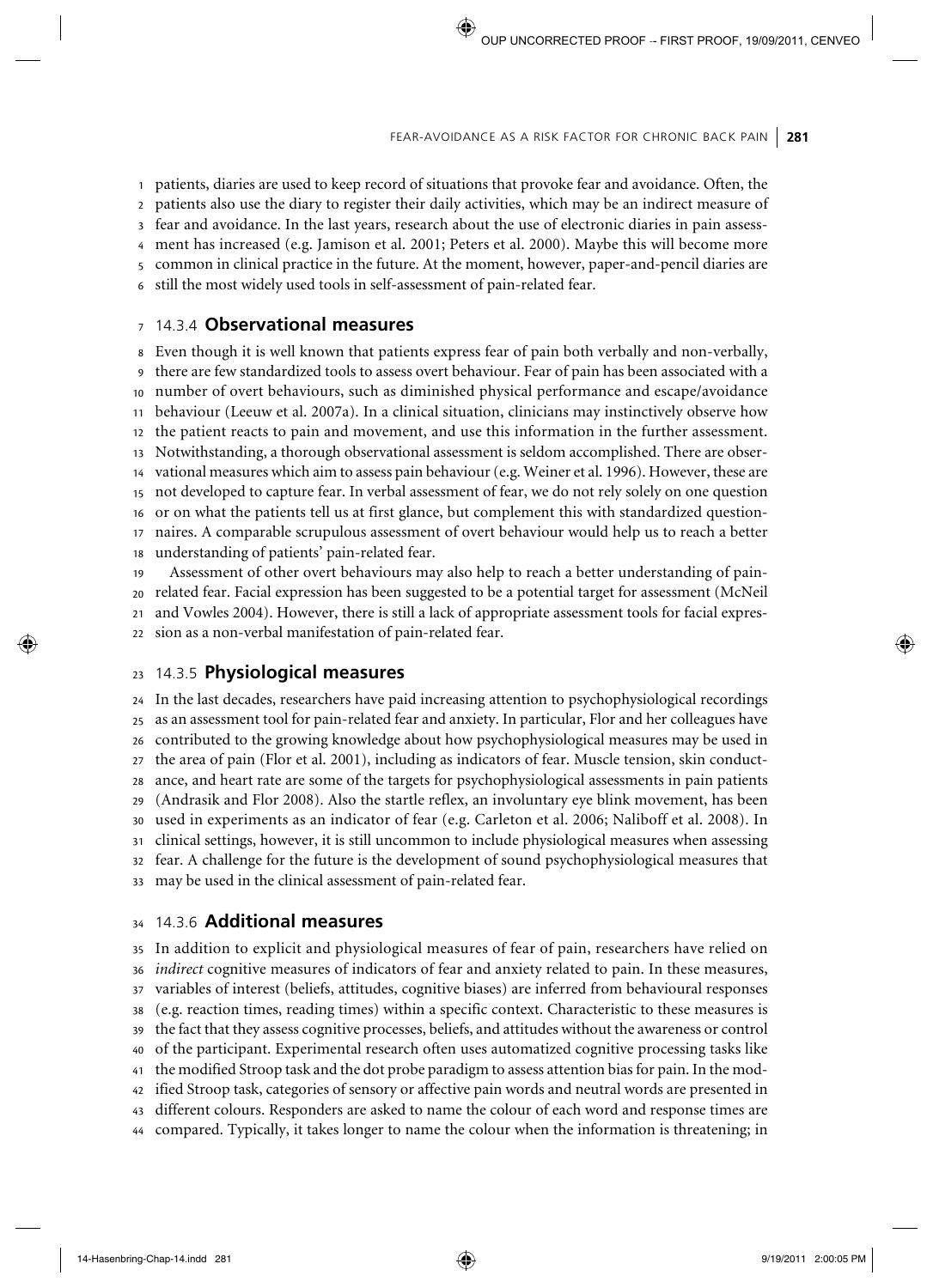8 7 6 5 4 3 2 1 this case when pain words are presented. In the dot probe paradigm, one neutral word and one pain-related word are presented simultaneously on a screen. Next, one of the words is replaced by a dot. Response times for when the dot replaces neutral and pain-related words are compared. In pain patients and pain-fearful individuals, reaction time is expected to be shorter when the dot replaces pain words, due to attentional biases. Both the modified Stroop task and the dot probe paradigm are tests of attentional bias which may presumably indicate fear. There are mixed results, however, concerning whether these tests are reliable indicators of fear (e.g. Asmundson et al. 2005; Pincus and Morley 2001; Roelofs et al. 2002).

 $\bigcirc$ 

22 21 20 19 18 17 16 15 14 13 12 11 10 9 Furthermore, a few studies have relied on *implicit association measures* to assess the attitudes and beliefs that pain-fearful individuals possess regarding pain and disability. These studies demonstrated that CLBP patient who are high in pain-related fear possess stronger associations between pain and threat than low-fearful patients do. Furthermore, Goubert et al. ( 2003 ) reported about a general implicit negative attitude towards back-stressing pictures in healthy individuals, using an affective priming task. Recently, Leeuw and colleagues (2007d) used two association tasks, the implicit association task and the go-no-go association task, to measure implicit fear of movement(re) injury in a group of CLBP patients and pain-free controls. Results did not indicate implicit fear of movement(re)injury in both groups, nor did the authors observe differences in the implicit attitudes between the patient and the control group. Nevertheless, the authors argued that psychometric and methodological difficulties of the paradigms might explain the lack of findings. In general implicit measures are promising techniques that might be able to reveal those aspects of pain-related fear that are inaccessible to explicit measures like self-report and interviews.

#### 23 14.4 **Treating pain-related fear**

46 45 44 43 42 41 40 39 38 37 36 35 34 33 32 31 30 29 28 27  $26$ 25 24 Exposure *in vivo* is a novel treatment approach which has been developed to target fear of pain. As seen earlier in this chapter, fear and avoidance may be essential factors that maintain pain and dysfunction in some patients. It has been stated that 'Fear of pain and what we do about it may be more disabling than pain itself' (Waddell et al. 1993 , p. 164). Based on this, graded exposure *in vivo* recently was developed as a cognitive-behavioural treatment for patients with back pain and high levels of pain-related fear (Vlaeyen et al. 2004a). Today, it is the only standardized and evidence-based treatment which exclusively focuses on reducing pain-related fear and avoidance. Because exposure *in vivo* is the 'treatment of choice' for patients suffering from excessive fears, e.g. phobias (Barlow 2000), it would also seem to be ideal for patients with pain-related fear. Accordingly, exposure *in vivo* for pain-related fear relies on the same principles as exposure therapy for phobia. In fact, Kori et al. ( 1990 ) went so far as to call fear-related pain a phobia, introducing the term 'kinesiophobia' as a description of 'an excessive, irrational, and debilitating fear of physical movement and activity resulting from a feeling of vulnerability to painful injury or reinjury'. Avoidance of the feared stimuli, which here refers to movements, maintains and exaggerates the fear. During exposure, phobic patients confront the feared stimuli until habituation, i.e. until the fear decreases and finally dissipates. The same principles may be transferred to pain patients. During exposure for pain-related fear, the patient is gradually exposed to movements following the hierarchy until extinction of defensive fear responses occur. Besides the effect of extinction there may also be benefits in terms of cognitions. As the fear and avoidance model underscores, performing a feared movement may be associated with catastrophic expectations which, during exposure *in vivo*, are challenged and disconfirmed (Vlaeyen et al. 2008). The main goal in exposure *in vivo* is hence that the patient confronts what (s)he is afraid of as a way to become less fearful. Recent evidence shows that learned associations between certain movements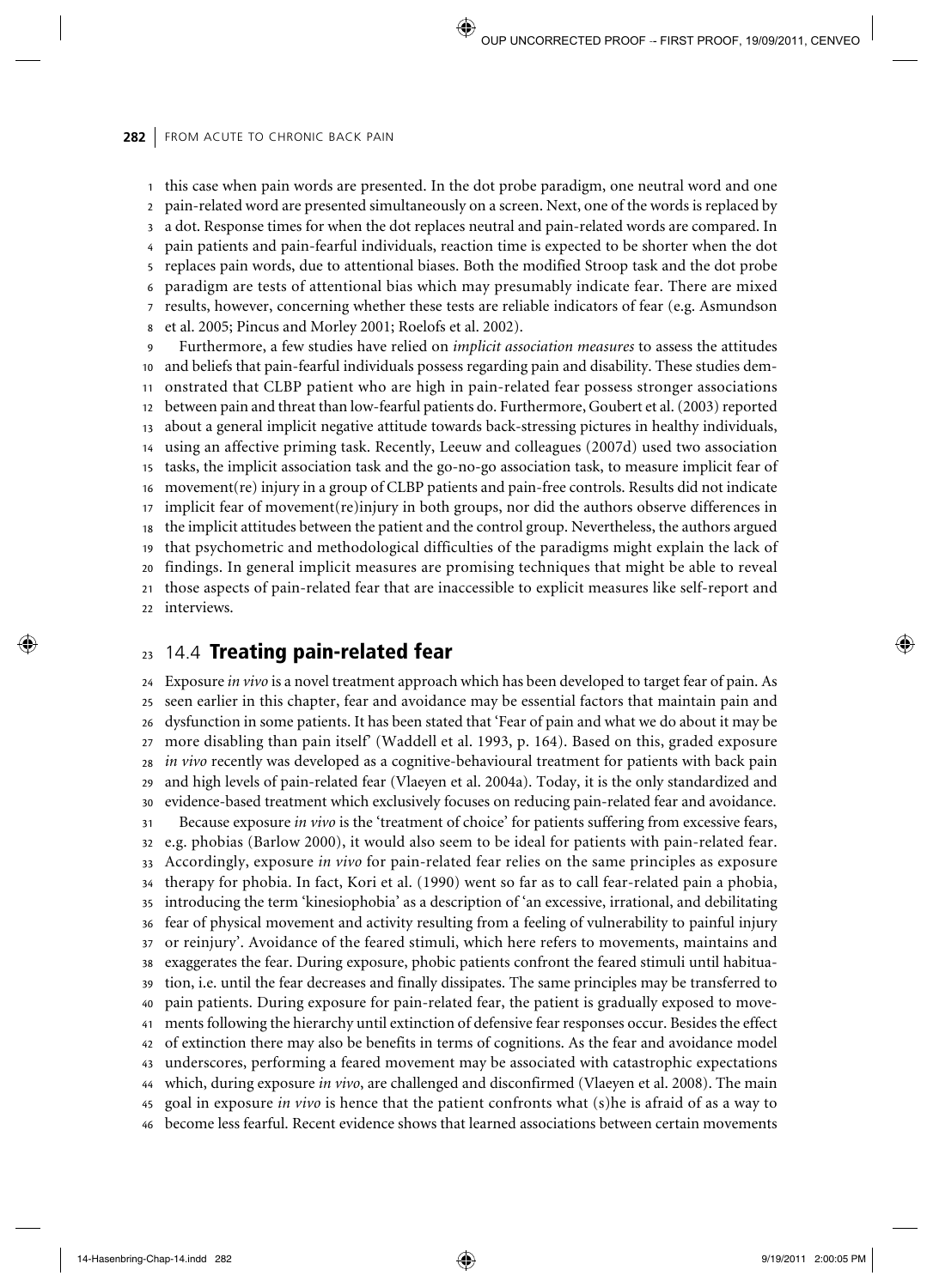5 4 3 2 1 and pain are not abolished during exposure, but that inhibitory learning occurs. This means that the initial associations remain stored in memory, but that the individual has learned to inhibit the conditioned (defence) responses. Moreover, the inhibitory learning appears to be context dependent, thereby limiting generalization of extinction to other contexts (Craske et al. 2008; Crombez et al. 2002b).

⊕

#### 6 14.4.1 **Main components of exposure**

#### 7 Assessment

19 18 17 16 15 14 13 12 11 10 9 8 The first step in graded exposure *in vivo* is to perform a thorough assessment of pain-related fear and avoidance. As assessment has been discussed earlier in this chapter, let us simply review this briefly here. A proper assessment is a prerequisite for the treatment as it serves to identify target movements for the exposure. The intention is to get a complete picture of how the patient's fear and avoidance maintain the pain problem. The PHODA (Leeuw et al. 2007b), an instrument with pictures of daily activities that patients rate for fear, is an especially important tool in the assessment. Thus, the PHODA provides information as to *which* movements the patient is fearful of and also *how* afraid they are of each movement. This information is employed to develop a hierarchy of feared movements. The PHODA may also be used to reveal catastrophic (mis)interpretations and irrational beliefs that patients have about movements and pain. At the end of assessment, the therapist should have a clear idea of what movements the patient avoids and what beliefs and catastrophic thoughts are linked to these movements; this will be the focus of the treatment.

#### 20 Defining goals

34 33 32 31 30 29 28 27 26 25 24 23  $22$ 21 During the assessment phase, the patient and the therapist agree on a limited number of specific treatment goals. Goal setting serves a number of important functions. First, the goals serve as a clear statement of the aim of exposure. A primary aim in cognitive behavioural treatments for pain is to restore functional ability, and not simply to get rid of the pain. Therefore, goals should focus on activities and not on pain reduction. Second, when the patient has been involved in developing goals they view as quite valuable; they become more engaged in the treatment and naturally take a more active role in the treatment. Third, goals help to structure the treatment. By establishing goals the patient and the therapist share a picture of what they are striving towards. The goals also make it easier to establish a hierarchy which involves movements that are important for the patient to restore. Typically, a hierarchy includes daily activities that the patient desires to resume or develop such as hobbies, family life, or work. Fourth, goals are also used as an evaluation tool. With clear goals, both the patient and the therapist may evaluate treatment progress and see whether the exposure has succeeded or not. Typical example of treatment goals are shown in Table 14.2 .

| Goal                  | <b>Description</b>                                                                                             |
|-----------------------|----------------------------------------------------------------------------------------------------------------|
| Play with my kids     | Play actively with my kids 30 minutes in the garden twice a week, including<br>lifting them, bending over etc. |
| Play soccer           | Play soccer with my old team 1 hour once a week                                                                |
| Increase my work time | Increase my work time from 25% to 75% at my ordinary work place,<br>including performing all duties.           |
|                       | Do the weekly shopping Do the weekly shopping by myself, including carrying the bags to the car                |

| Table 14.2 Typical examples of treatment goals |  |  |  |  |  |
|------------------------------------------------|--|--|--|--|--|
|------------------------------------------------|--|--|--|--|--|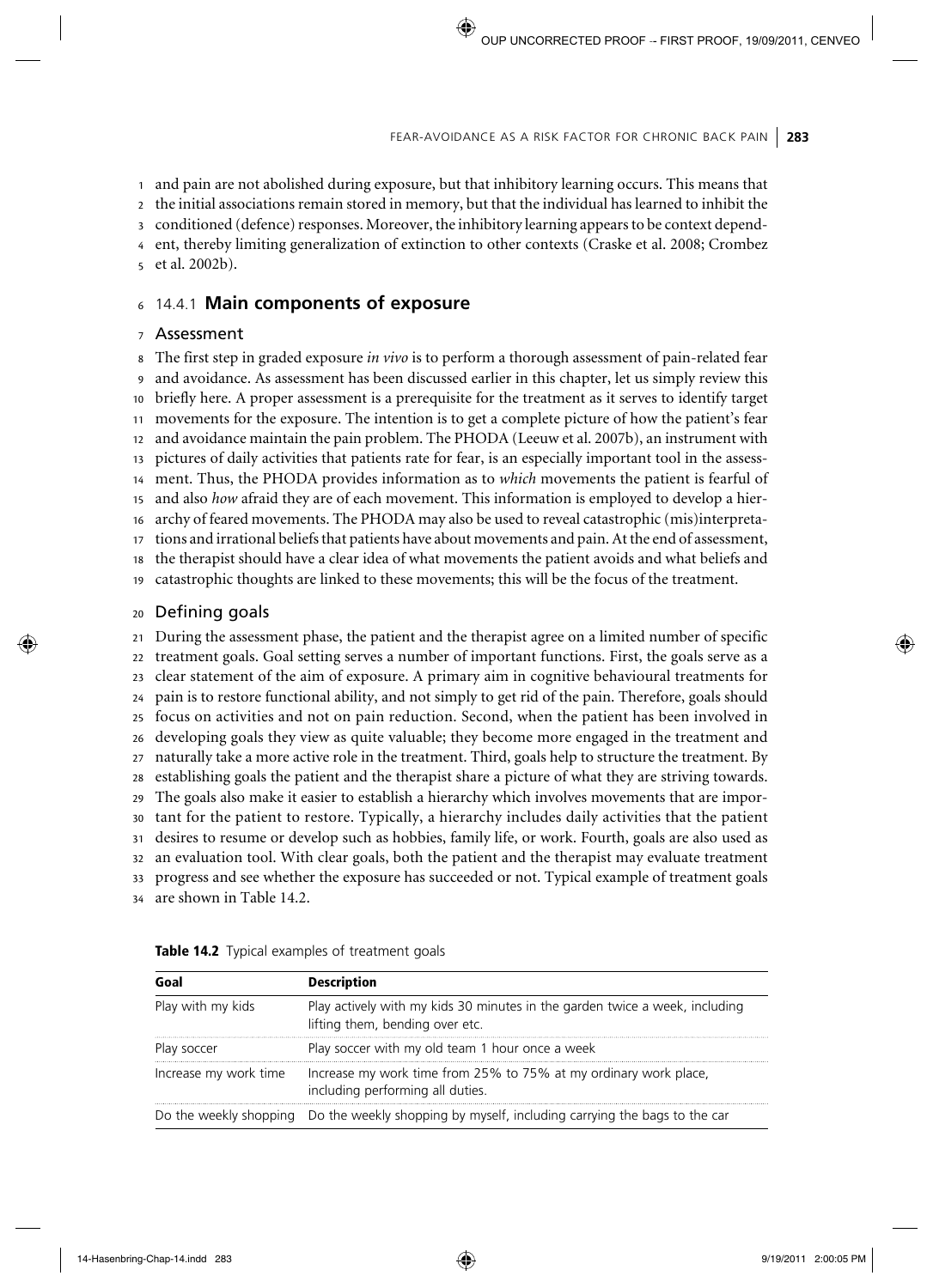**Table 14.3** An example of a graded fear-hierarchy of pain-related fear stimuli

| Movement/activity                               | Pretreatment<br><b>PHODA</b> score | <b>Post-treatment</b><br><b>PHODA</b> score |  |
|-------------------------------------------------|------------------------------------|---------------------------------------------|--|
| Running while carrying a child on my shoulders  | 1 ( ) ( )                          |                                             |  |
| Riding off a pavement with a bicycle            |                                    | 5                                           |  |
| Lifting a child from the floor                  |                                    |                                             |  |
| Bending forward to pick up tools from the floor |                                    |                                             |  |
| Jumping up and down                             |                                    |                                             |  |
| Walking up and down the stairs                  |                                    |                                             |  |

⊕

### <sup>1</sup> Establishing hierarchies

10 9 8 7 6 5 4 3 2 Once treatment goals are identified, the therapist and the patient need to establish a fear hierarchy. The hierarchy consists of movements that provoke pain-related fear starting with those inducing only a little fear to those trigger a maximum of fear. It normally will include 5–10 steps or movements. An example of a graded fear-hierarchy is shown in Table 14.3. Exposure begins with a movement that provokes only a small amount of fear. When habituation occurs and the patient is able to perform the movement without provoking fear, then the next movement in the hierarchy is tackled. This procedure continues until the patient is able to perform all of the movements in the hierarchy, including the goal activity, without provoking very much fear. In this way, function is restored and the clear goals of the treatment are achieved.

#### 11 Education

25 24 23 22 21 20 19 18 17 16 15 14 13 12 Education is an important part of the treatment. The purpose of the psychoeducation is to provide a clear rational and to engage the patient. Before being exposed to any fear-provoking stimuli, the patient should understand how and why exposure should reduce fear, and how this will bring the patient closer to his or her goals. The therapist explains the fear-avoidance model, using the patient's own history and wording as much as possible. If the patient does not use the word 'fear', other words may be more suitable. An essential message in the education is that fear and avoidance are natural and normal responses to acute pain, but that they paradoxically maintain fear and pain in the long term. Another point is that long-term back, neck or shoulder pain typically signals that muscles are working too hard to protect the back (resulting in muscle pain) rather than from damage to the spine. There is some evidence that psychoeducation in itself may have some effect in reducing pain-related fear and disability (Burton et al. 1999; de Jong et al. 2005b; Moore et al. 2000). The psychoeducation aims to enhance the patient's understanding of how the exposure treatment will help them to deal with their fears and achieve their goals concerning function.

#### 26 Graded exposure

33 32 31 30 29 28 27 The keystone in exposure is, of course, when the patient actually exposes himself to previously avoided stimuli according to the fear hierarchy. The patient starts at lower level of the hierarchy, with a movement that provokes relatively less intense fear. First, the therapist serves as a role model and demonstrates the movement. Then, the patient performs the movement, with verbal support from the therapist. The general principles for exposure are followed: the patient is exposed to the feared stimuli for a prolonged time, until fear and anxiety decreases significantly. In exposure for pain-related fear, the patient consequently performs the movement several times.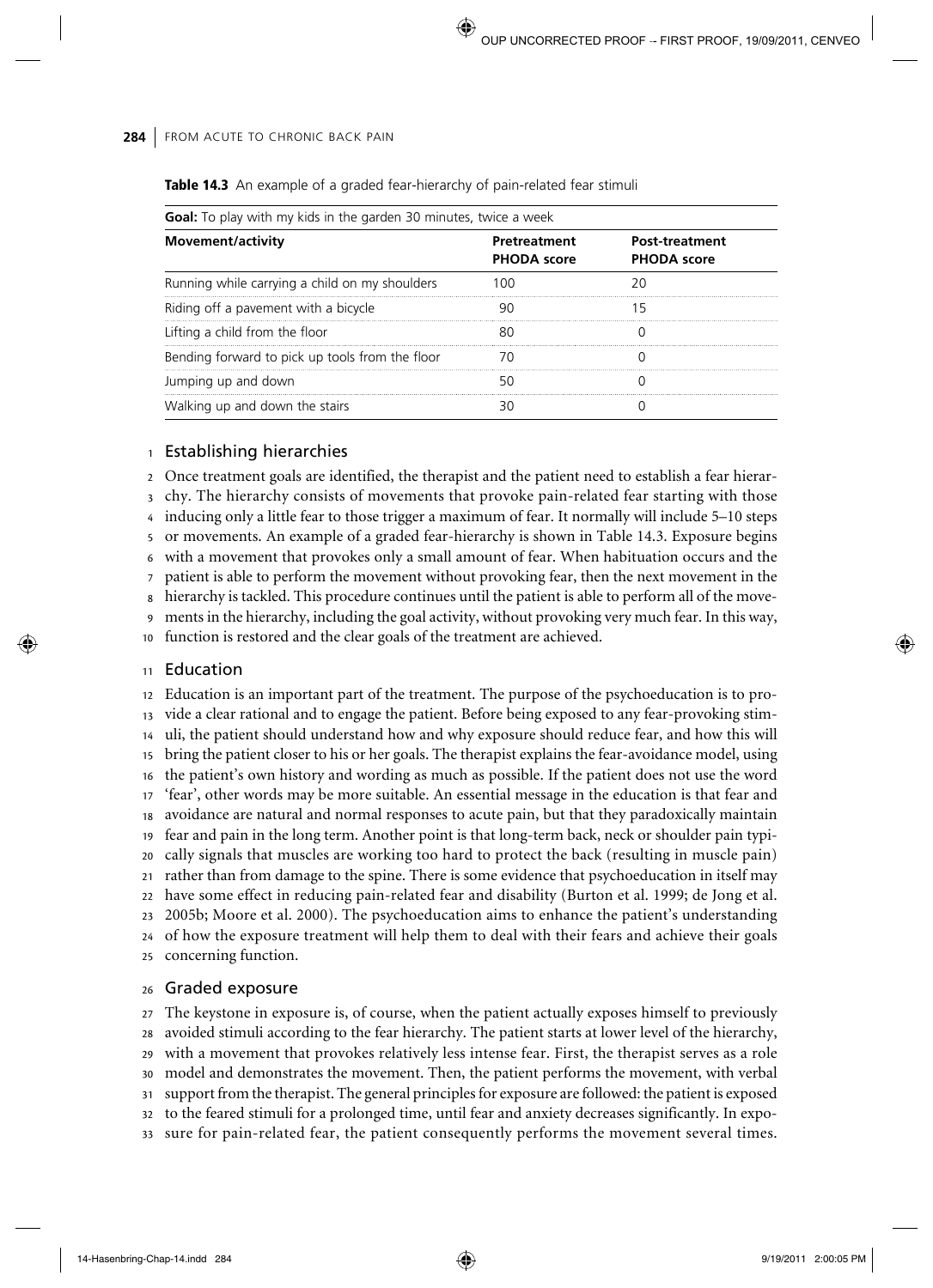8 7 6 5 4 3 2 1 The therapist encourages the patient to do the exposure without using safety behaviours, i.e. subtle strategies that patients use to 'protect' themselves (guarded walking, relaxation, seeking social support, etc.). Safety behaviours are subtle avoidance behaviours which may hinder the effect of exposure (Tang et al. 2007; Vlaeyen et al. 2004a). In between exposure sessions, the patient is told to continue the exposure at home by performing homework assignments. Besides reducing fear and re-establishing physical function, this helps the patient to generalize the effects and enhance self-efficacy. All treatment sessions follow the same structure, each time at a higher level in the hierarchy, to systematically decrease the patient's pain-related fear.

⊕

#### 9 Behavioural experiments

20 19 18 17 16 15 14 13 12 11 10 The graded exposure *in vivo* might be combined with behavioural experiments (Bennett-Levy et al. 2004 ; Vlaeyen et al. 2004a ). Behavioural experiments have been developed from cognitive theory, to create a collaborative empiricism. The purpose is to challenge irrational beliefs and catastrophic (mis)interpretations about pain and movement. In a behavioural experiment, the patient first formulates the belief and rates its credibility. Then, an alternative belief is formulated and the patient rates its credibility. Next, the patient performs the movement and describes what happens. Finally, the outcome is compared to the expectation and conclusions are drawn. Table 14.4 displays an example of a behavioural experiment in a patient with pain-related fear. The main goal with behavioural experiments is to challenge and adjust irrational beliefs but may also be used as a way to encourage patients to view the exposure as an experiment in which new behaviours are tested.

#### 21 14.4.2 **Evidence for exposure** *in vivo*

33 32 31 30  $29$  $28$ 27 26 25 24  $23$  $22$  Exposure *in vivo* is a promising treatment approach for patients with pain-related fear. Two recent reviews concluded that exposure *in vivo* is currently the treatment of choice for such patients (; Bailey et al. 2010; Lohnberg 2007). The first research about the effect of exposure was a series of studies using a replicated single-case experimental design. These showed that graded exposure *in vivo* was effective in reducing pain-related fear, avoidance behaviour, and to some extent also pain intensity in patients with back pain (Boersma et al. 2004; Linton et al. 2002; Vlaeyen et al. 2001 ). Later, the same type of design was used to evaluate the effect in other groups of patients. These studies demonstrate the same basic results in patients with complex regional pain syndrome (de Jong et al. 2005a ) and in patients with neck pain after a motor vehicle accident (de Jong et al. 2008 ). Further evidence was then provided in randomized control trials (RCTs). RCTs are generally seen as the most powerful way of demonstrating that an intervention is effective (Kazdin 2003). Recently, three RCTs have been published, evaluating the effect of exposure

| <b>Belief/thought</b>                                                                                                 | <b>Rating of credibility</b><br>before the experiment after the experiment | <b>Rating of credibility</b> |
|-----------------------------------------------------------------------------------------------------------------------|----------------------------------------------------------------------------|------------------------------|
| <b>Belief/catastrophic thought:</b> 'If I jump from the<br>chair, I will get excruciating pain (10 on a scale 0-10)'  | 85%                                                                        | ንበ%                          |
| <b>Alternative belief:</b> 'If I jump from the chair, my pain 15%<br>will only increase slightly (2 on a scale 0-10)' |                                                                            | 80%                          |
| <b>What happened:</b> The pain increased slightly (from 2 to 3 on a scale 0–10)                                       |                                                                            |                              |

**Conclusion:** The original thought was an overestimation of the harmfulness of the movement. The alternative belief is more realistic.

**Table 14.4** An example of a behavioural experiment in a patient with pain-related fear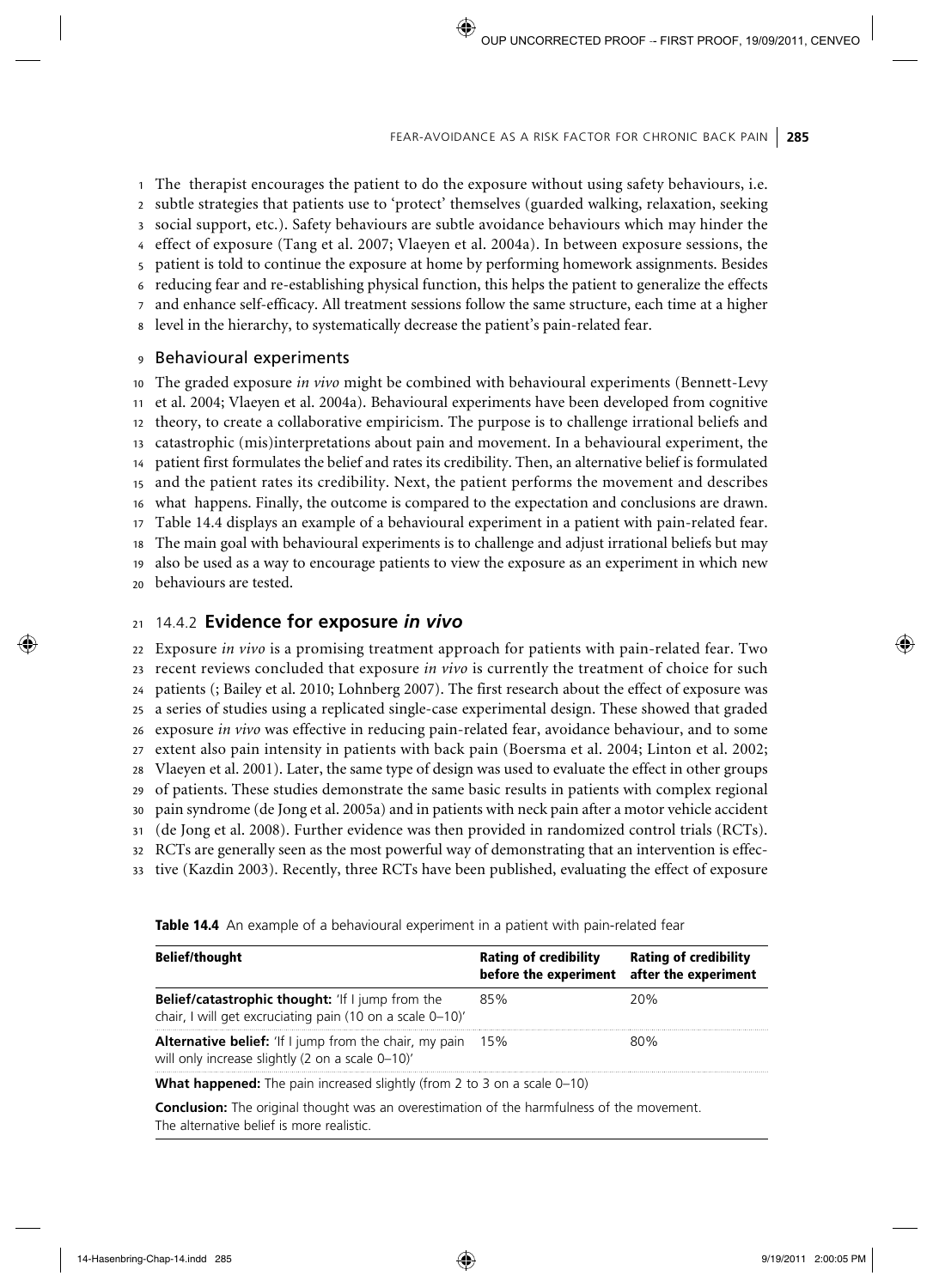14 13 12 11 10 9 8 7 6 5 4 3 2 1 in patients with long-term back pain (Leeuw et al. 2008 ; Linton et al. 2008 ; Woods and Asmundson 2008 ). Although the results are not as striking as in the single-subject studies, exposure was found to result in moderate to large effects for reducing pain-related fear, catastrophic thoughts, disability and pain. However, when compared to graded activity, a commonly used treatment in pain rehabilitation, the results were more modest (Leeuw et al. 2008; Woods and Asmundson 2008). The exposure groups showed larger improvements on measures of pain-related fear and anxiety, beliefs, and catastrophizing, but on measures of disability and pain both treatments appeared to be about equally effective. Overall, these studies show that exposure may be an important treatment, but that it cannot yet be recommended as a 'stand alone' treatment. As the authors of one of the studies suggest (Woods and Asmundson 2008 ), it is important to explore the use of exposure in applied multidisciplinary treatment settings. Given that patients with high levels of painrelated fear become noticeably less fearful and anxious through exposure, it has potential to be a successful addition to ordinary treatment packages for fearful patients suffering from long-term pain. Likewise, new advances in delivering exposure treatments may also improve its utility.

 $\bigoplus$ 

### 15 14.5 **Future directions**

46 45 44 43 42 41 40 39 38 37 36 35 34 33 32 31 30 29 28 27  $26$ 25 24  $2<sup>2</sup>$ 22 21 20 19 18 17 16 This chapter shows that the literature on fear-avoidance has strong roots in the learning– conditioning theory. The classical conditioning account of fear development predicts that neutral stimuli can develop fearful qualities and become conditioned fear stimuli (CS) when they are associated with unconditioned aversive stimuli (US). Following this theory, the *nature* of the CS and the US determines the kind of fear. Future research should focus more on the nature of both types of stimuli in fear development. On a continuum from 'outside' to 'inside' the body — an exteroceptive-interoceptive continuum — three types of sensorial receptors can be distinguished. *Exteroceptors* are situated closely to the bodily surface and are sensitive to mechanical and electromechanical energetic fields surrounding the organism. *Proprioceptors* are sensitive to the orientation and the action of parts of the body in space. *Interoceptors* are located in the cavities of the body and form the basis for the neural representation of the viscera and the vascular system. Traditionally, human fear conditioning studies have used paradigms in which affectively neutral, exteroceptive stimuli (CSs, e.g. a picture or a tone) become predictors for an aversive physical event (e.g. pain). Pain research has focused more on proprioceptive stimuli (i.e. kinesiophobia). Certain movements may have acquired the features of a CS as they have been associated with a US (more pain), and create fear of movement. Strangely enough, there is much less information in the pain literature on interoceptive fear conditioning. Interoceptive cues (e.g. muscle spasms, mild pain, dizziness . . .) can also become CSs and this might be a particular form of fear conditioning differentiates the fear of 'pain' construct from the fear of 'movement' construct (De Peuter et al. 2010). The fear of pain construct might be more relevant in physical complaints where the musculoskeletal system is less involved. Besides the theoretical importance of examining this idea more into detail, findings may also lead to different therapeutic interventions. For example, interoceptive exposure has been reported as an effective treatment in patients with panic disorder, assumed to be mediated by interoceptive fear conditioning (Walker and Furer 2008). At this point, it is important to note that the term 'fear-avoidance' as introduced by Lethem et al. in 1983 might need reconsideration given the fact that it points only to one defensive mechanism: avoidance. It might be more appropriate to adopt the general term 'pain-related fear', which could be defined as the fear that originated in associations where pain is the US. Depending on the CS, this general term can then be subdivided in fear of movement (proprioceptive fear), fear of pain (interoceptive fear), fear of sounds (exteroceptieve fear, for example in headaches), etc . . . or more diffuse pain anxiety.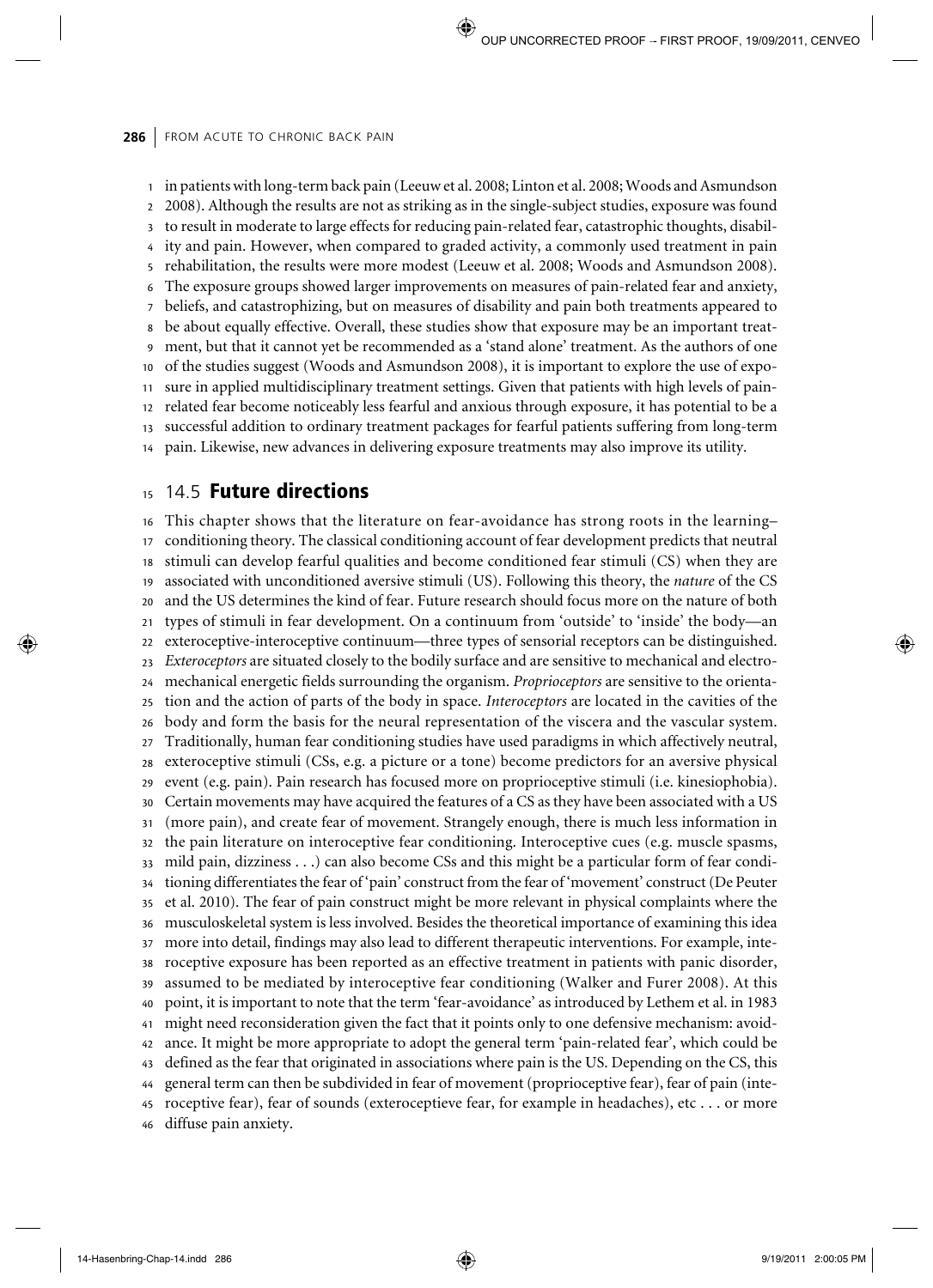8 7 6 5 4 3 2 1 A second direction for further research on fear-avoidance stems from commonly observed and complex situations in which the individual cannot identify discrete cues that signal or predict the US. In that case the context in which the US occurs becomes the US, and theorists have introduced the term 'contextual' fear for this form of fear, which has a lot of resemblances with generalized anxiety disorder (Vansteenwegen et al. 2008 ). Some authors prefer the term 'anxiety' above fear. In the case of contextual fear with pain as the US, one could speak of 'pain anxiety'. The characteristics of pain anxiety are that the defensive responses last longer as contextual stimuli usually are temporally quite stable.

⊕

11 10 9 In sum, since the early writings in the 1980s we have made considerable progress in the understanding and management of pain-related fear and anxiety, and we look forward to further exploration and fine tuning of these processes in the near future.

#### 12  **Acknowledgements**

13 The contribution of Johan W. S. Vlaeyen was supported by the NWO Social Sciences Research

14 Council of the Netherlands, Grant No. 453–04-003, and by an Odysseus Grant of the Research

15 Foundation Flanders, Belgium (FWO).

#### 16  **References**

17 **Al Obaidi, S. M., Al Zoabi, B., Al Shuwaie, N., Al Zaabie, N. and Nelson, R. M** . ( 2003 ) The influence of

19 18 pain and pain-related fear and disability beliefs on walking velocity in chronic low back pain . *International Journal of Rehabilitation Research***, 26** , 101 – 8 .

21 20 **Andrasik, F. and Flor, H** . ( 2008 ) Biofeedback , in H. Breivik, W. Campbell and M.K. Nicholas (ed.) *Clinical*  Pain Management: Practice and procedures. London: Hodder & Stoughton.

23 22 Asmundson, G. J. and Hadjistavropoulos, H. D. (2007) Is high fear of pain associated with attentional bias for pain-related or general threat? A categorical reanalysis . *Journal of Pain,* **8,** 11 – 18 .

24 **Asmundson, G. J. G., Bovell, C. V., Carleton, N. R. and McWilliams, L. A** . ( 2008 ) The Fear of Pain

 $25$ Questionnnaire - Short Form (FPQ-SF): Factorial validity and psychometric properties . *Pain,* **134,** 51 – 58 .

 $27$ 26 **Asmundson, G. J. G., Carleton, N. R. and Ekong, J** . ( 2005 ) Dot-probe evaluation of selective attentional processing of pain cues in patients with chronic headaches. Pain, 114, 250-6.

29 28 **Asmundson, G. J. G., Norton, P. J. and Norton, G. R** . ( 1999 ) Beyond pain: The role of fear and avoidance in chronicity. *Clinical Psychology Review*, 19, 97-119.

30 **Bailey, K. M., Carleton, R. N., Vlaeyen, J. W., Asmundson, G. J** . ( 2010 ) Treatments addressing pain-related

31 fear and anxiety in patients with chronic musculoskeletal pain: A preliminary review . *Cognitive* 

32 *Behaviour Therapy*, 39(1), 46-63.

34 33 **Barlow, D. H** . ( 2000 ) Unravelling the mysteries of anxiety and its disorders from the perspective of emotion theory. American Psychologist, 55, 1247-63.

36 35 Bennett-Levy, J., Butler, G., Fennell, M., Hackmann, A., Mueller, M. and Westbrook, D. (2004) Oxford Guide to Behavioral Experiments in Cognitive Psychology, Oxford: Oxford University Press.

37 **Boersma, K., Linton, S. J., Overmeer, T., Jansson, M., Vlaeyen, J. W. S. and de Jong, J** . ( 2004 ) Lowering

39 38 fear-avoidance and enhancing function through exposure in vivo. A multiple baseline study across six patients with back pain. *Pain*, **108**, 8-16.

40 Bortz, W. M. (1984) The disuse syndrome. The Western Journal of Medicine, 141, 691-4.

42 41 **Bousema, E. J., Verbunt, J. A., Seelen, H. A., Vlaeyen, J. W. and Knottnerus, J. A** . ( 2007 ) Disuse and physical deconditioning in the first year after the onset of back pain . *Pain,* **130,** 279 – 86 .

43 **Bradley, M., Silakowski, T. and Lang, P. J** . ( 2008 ) Fear of pain and defensive activation . *Pain,* **137,** 156 – 63 .

44 **Burton, A. K., Waddell, G., Tillotson, K. M. and Summerton, N** . ( 1999 ) Information and advice to patients

45 with back pain can have a positive effect. A randomized controlled trial of a novel educational booklet

46 in primary care . *Spine,* **24,** 2484 – 91 .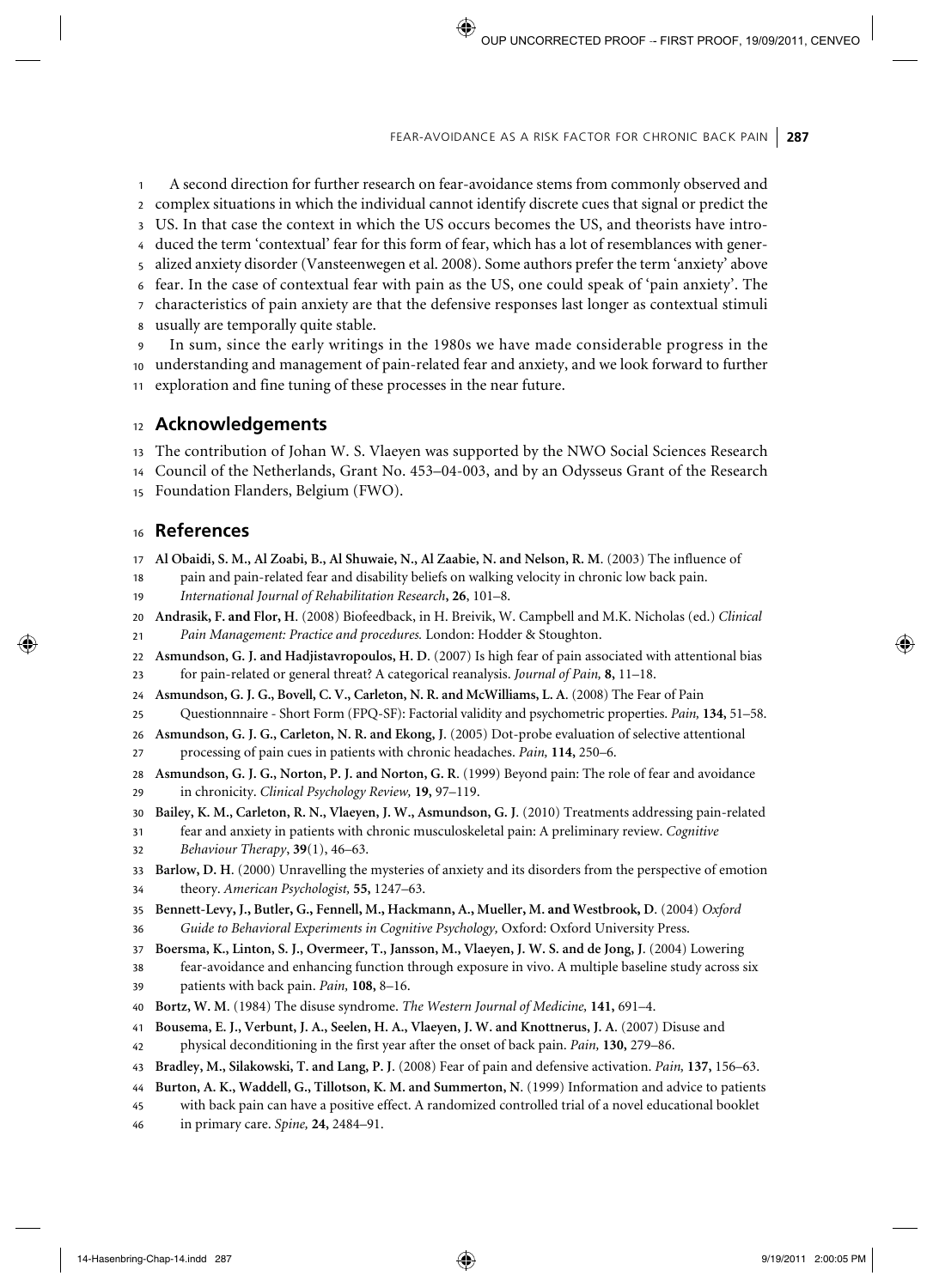3 2 1 **Carleton, N. R., Asmundson, G. J. G., Collimore, K. C. and Ellwanger, J** . ( 2006 ) Strategic and automatic threat processing in chronic musculoskeletal pain: a startle probe investigation . *Cognitive Behaviour Therapy,* **35,** 236 – 47 .

 $\bigoplus$ 

- 5 4 **Craske, M. G., Kircanski, K., Zelikowsky, M., Mystkowski, J., Chowdhury, N. and Baker, A** . ( 2008 ) Optimizing inhibitory learning during exposure therapy . *Behaviour Research and Therapy,* **46,** 5 – 27 .
- 7 6 **Crombez, G., Eccleston, C., Baeyens, F. and Eelen, P** . ( 1998a ) Attentional disruption is enhanced by the threat of pain . *Behaviour Research and Therapy,* **36,** 195 – 204 .
- $\epsilon$ 8 **Crombez, G., Eccleston, C., van den Broeck, A., van Houdenhove, B. and Goubert, L** . ( 2002a ) The effects of catastrophic thinking about pain on attentional interference by pain: No mediation of negative
- 11 10 affectivity in healthy volunteers and in patients with low back pain . *Pain Research and Management,* **7,** 31 – 9 .
- 12 **Crombez, G., Eccleston, C., Vlaeyen, J. W. S., Vansteenwegen, D., Lysens, R. and Eelen, P** . ( 2002b )
- 14 13 Exposure to physical movements in low back pain patients: Restricted effects of generalization . *Health Psychology,* **21,** 573 – 78 .
- 16 15 **Crombez, G., Vervaet, L., Baeyens, F., Lysens, R. and Eelen, P** . ( 1996 ) Do pain expectancies cause pain in chronic low back patients? A clinical investigation . *Behaviour Research and Therapy,* **34,** 919 – 25 .
- 18 17 **Crombez, G., Vervaet, L., Lysens, R., Baeyens, F. and Eelen, P** . ( 1998b ) Avoidance and confrontation of painful, back-straining movements in chronic back pain patients . *Behavior Modification,* **22,** 62 – 77 .
- 21 20 19 **Crombez, G., Vlaeyen, J. W. S., Heuts, P. H. T. G. and Lysens, R** . ( 1999 ) Pain-related fear is more disabling than pain itself: evidence on the role of pain-related fear in chronic back pain disability . *Pain,* **80,** 329 – 39
- 23 22 **de Gier, M., Peters, M. L. and Vlaeyen, J. W** . ( 2003 ) Fear of pain, physical performance, and attentional processes in patients with fibromyalgia. Pain, 104, 121-30.
- 26 25 24 **de Jong, J. R., Vangronsveld, K., Peters, M. L., et al** . ( 2008 ) Reduction of pain-related fear and disability in post-traumatic neck pain: a replicated single-case experimental study of exposure in vivo . *Journal of*  Pain, 9, 1123-34.
- 29 28 27 **de Jong, J. R., Vlaeyen, J. W. S., Onghena, P., Cuypers, C., den Hollander, M. and Ruijgrok, J** . ( 2005a ) Reduction of pain-related fear in complex regional pain syndrome type 1: the application of graded exposure in vivo . *Pain,* **116,** 264 – 75 .
- 30 **de Jong, J. R., Vlaeyen, J. W. S., Onghena, P., Goossens, M. E. J. B., Geilen, M. and Mulder, H** . ( 2005b )
- 32 31 Fear of Movement/(Re)injury in Chronic Low Back Pain: Education or Exposure In Vivo as Mediator to Fear Reduction? *Clinical Journal of Pain,* **21,** 9 – 17 .
- 35 34 33 De Peuter, S., Van Diest, I., Vansteenwegen, D., Van den Bergh, O., Vlaeyen, J. W. S. Pain-related fear and chronic pain: Interoceptive fear conditioning as a novel approach . European Journal of Pain ( submitted manuscript: accepted pending revision ).
- 37 36 **DeGood, D. E. and Shutty, M. S** . ( 1992 ) Assessment of pain beliefs, coping and self-efficacy , in D. C.Turk and D.C. Melzack (ed.) *Handbook of pain assessment*. New York: Guilford.
- 39 38 **Dehghani, M., Sharpe, L. and Nicholas, M. K** . ( 2004 ) Modification of attentional biases in chronic pain patients: a preliminary study. *European Journal of Pain*, 8, 585-94.
- 41 40 **Eccleston, C. and Crombez, G** . ( 1999 ) Pain demands attention: A cognitive-affective model of the interruptive function of pain . *Psychological Bulletin,* **125,** 356 – 66 .
- 43 42 **Eccleston, C., Crombez, G., Aldrich, S. and Stannard, C** . ( 1997 ) Attention and somatic awareness in chronic pain . *Pain,* **72** , 209 – 15 .

45 44 **Edwards, R. R., Haythornthwaite, J. A., Sullivan, M. J. and Fillingim, R. B** . ( 2004 ) Catastrophizing as a mediator of sex differences in pain: differential effects for daily pain versus laboratory-induced pain .

- 46 *Pain,* **111,** 335 – 41 .
- 48 47 **Flor, H., Miltner, W. and Birbaumer, N** . ( 2001 ) Psychophysiological recording methods . In D. C. T. Melzack (Ed.) *Handbook of Pain Assessment*. New York: Guilford.
- 49 **Fordyce, W. E** . ( 1976 ) *Behavioural methods for chronic pain and illness,* St. Louis , Mosby .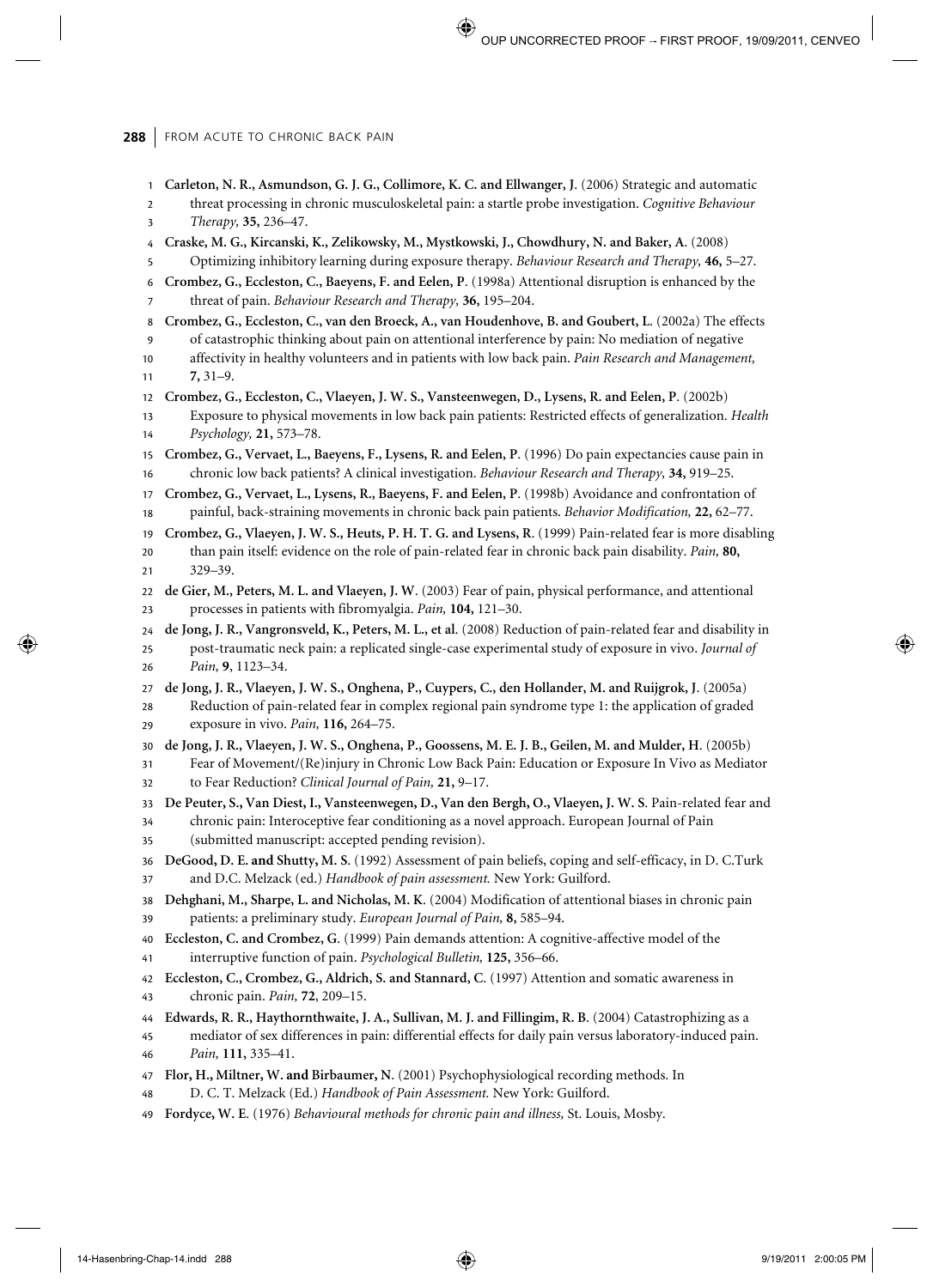| $\mathbf{1}$<br>$\overline{2}$ | Fordyce, W. E., Shelton, J. L. and Dundore, D. E. (1982) The modification of avoidance learning in pain<br>behaviors. Journal of Behavioral Medicine, 5, 405-14.                                             |
|--------------------------------|--------------------------------------------------------------------------------------------------------------------------------------------------------------------------------------------------------------|
|                                | Fritz, J. M., George, S. Z. and Delitto, A. (2001) The role of fear-avoidance beliefs in acute low back pain:                                                                                                |
| 3<br>4                         | relationships with current and future disability and work status. Pain, 94, 7-15.                                                                                                                            |
| 5<br>6                         | Geisser, M., Haig, A., Wallbom, A. and Wiggert, E. (2004) Pain-related fear, lumbar flexion, and dynamic<br>EMG among persons with chronic musculoskeletal low back pain. Clinical Journal of Pain 20, 61-9. |
| 7                              | Geisser, M. E., Haig, A. J. and Theisen, M. E. (2000) Activity avoidance and function in persons with                                                                                                        |
| 8                              | chronic back pain. Journal of Occupational Rehabilitation, 10, 215-27.                                                                                                                                       |
| 9                              | George, S. Z., Dannecker, E. A. and Robinson, M. E. (2006) Fear of pain, not pain catastrophizing, predicts                                                                                                  |
| 10<br>11                       | acute pain intensity, but neither factor predicts tolerance or blood pressure reactivity: An experimental<br>investigation in pain-free individuals, 10, 457-65.                                             |
| 12                             | Giummarra, M. J., Gibson, S. J., Georgiou Karistianis, N. and Bradshaw, J. L. (2007) Central mechanisms                                                                                                      |
| 13                             | in phantom limb perception: the past, present and future. Brain Research Reviews, 54, 219-32.                                                                                                                |
| 14<br>15                       | Goubert, L., Crombez, G. and De Bourdeaudhuij, I. (2004a) Low back pain, disability and back pain myths<br>in a community sample: prevalence and interrelationships. European Journal of Pain, 8, 385-94.    |
| 16                             | Goubert, L., Crombez, G., Hermans, D. and Vanderstraeten, G. (2003) Implicit attitude towards pictures                                                                                                       |
| 17                             | of back-stressing activities in pain-free subjects and patients with low back pain. European Journal of                                                                                                      |
| 18                             | Pain, 7, 33-42.                                                                                                                                                                                              |
| 19                             | Goubert, L., Crombez, G., Van Damme, S., Vlaeyen, J. W. S., Bijttebier, P. and Roelofs, J. (2004b)                                                                                                           |
| 20<br>21                       | Confirmatory factor analysis of the Tampa Scale for Kinesiophobia: invariant two-factor model across<br>low back pain patients and fibromyalgia patients. Clinical Journal of Pain, 20, 103-10.              |
| 22                             | Goubert, L., Francken, G., Crombez, G., Vansteenwegen, D. and Lysens, R. (2002) Exposure to physical                                                                                                         |
| 23                             | movement in chronic back pain patients: No evidence for generalization across different movements.                                                                                                           |
| 24                             | Behaviour Research and Therapy, 40, 415-29.                                                                                                                                                                  |
| 25<br>26                       | Grotle, M., Vollestad, N. K., Veierod, M. B. and Brox, J. I. (2004) Fear-avoidance beliefs and distress in<br>relation to disability in acute and chronic low back pain. Pain, 112, 343-52.                  |
| 27<br>28                       | Haythornthwaite, J. A., Clark, M. R., Pappagallo, M. and Raja, S. N. (2003) Pain coping strategies play a<br>role in the persistence of pain in post-herpetic neuralgia. Pain, 106, 453-60.                  |
| 29                             | Hirsh, A. T., George, S. Z., Bialosky, J. E. and Robinson, M. E. (2008) Fear of pain, pain catastrophizing,                                                                                                  |
| 30                             | and acute pain perception: relative prediction and timing of assessment. Journal of Pain, 9, 806-12.                                                                                                         |
| 31                             | Huis in 't Veld, R. M. H. A., Vollenbroek-Hutten, M. M. R., Groothuis-Oudshoorn, K. C. G. M. and                                                                                                             |
| 32                             | Hermenss H. J. (2007) The role of the fear-avoidance model in female workers with neck-shoulder                                                                                                              |
| 33                             | pain related to computer work. Clinical Journal of Pain, 23, 28-34.                                                                                                                                          |
| 34                             | Izard, C. E. (1992) Basic emotions, relations among emotions, and emotion-cognition relations.                                                                                                               |
| 35                             | Psychological Review, 99, 561-5.                                                                                                                                                                             |
| 36                             | Jamison, R. N., Raymond, S. A., Levine, J. G., Slawsby, E. A., Nedeljkovic, S. S. and Katz, N. P. (2001)                                                                                                     |
| 37                             | Electronic diaries for monitoring chronic pain: 1-year validation study. Pain, 91, 277-85.                                                                                                                   |
| 38                             | Jensen, M. P., Brant-Zawadzki, M., Obuchowski, N., Modic, M., Malkasian, D. and Ross, J. (1994)                                                                                                              |
| 39<br>40                       | Magnetic resonance imaging of the lumbar spine in people without back pain. New England Journal of<br>Medicine, 331, 69-73.                                                                                  |
| 41                             | Karsdorp, P. A., Nijst, S. E., Goossens, M. E. and Vlaeyen, J. W. S. (2009) The role of current mood and                                                                                                     |
| 42                             | stop rules on physical task performance: An experimental investigation in patients with work-related                                                                                                         |
| 43                             | upper extremity pain. European Journal of Pain, 14(4), 434-40.                                                                                                                                               |
| 44                             | Kazdin, A. E. (2003) Research design in clinical psychology. Boston, MA: Allyn & Bacon.                                                                                                                      |
| 45                             | Keogh, E. and Asmundson, G. J. G. (2004) Negative affectivity, catastrophizing, and anxiety sensitivity. In                                                                                                  |
| 46                             | G. J. G.Asmundson, J. W. S.Vlaeyen and G. Crombez, G. (ed.) Understanding and treating fear of pain.                                                                                                         |
| 47                             | New York: Oxford University Press.                                                                                                                                                                           |
| 48                             | Keogh, E., Ellery, D., Hunt, C. and Hannent, I. (2001) Selective attentional bias for pain-related stimuli                                                                                                   |
| 49                             | amongst pain fearful individuals. Pain, 91, 91-100.                                                                                                                                                          |
|                                |                                                                                                                                                                                                              |

⊕

 $\bigoplus$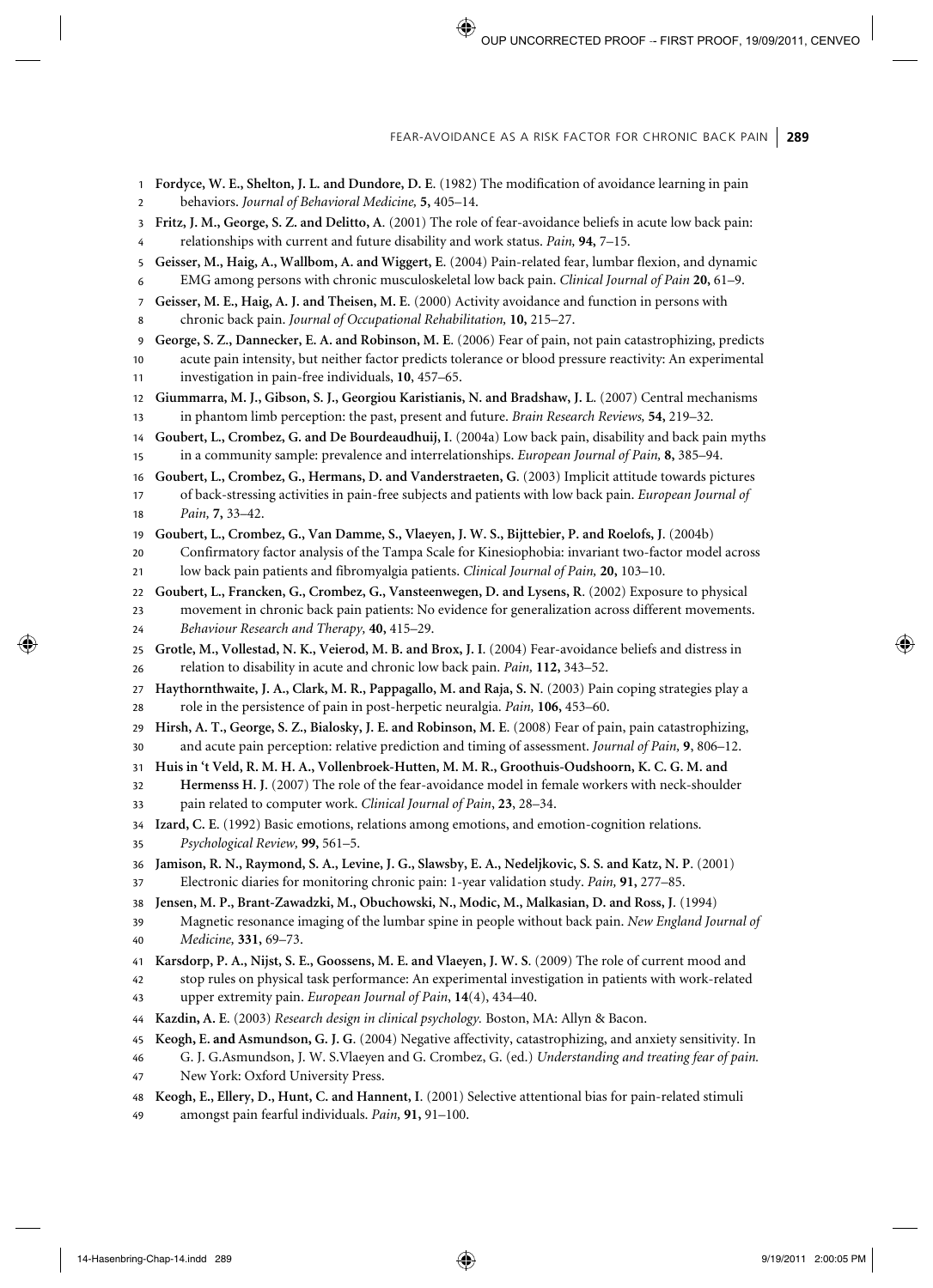2 1 **Klenerman, L., Slade, P. D., Stanley, I. M.***,* **et al** . ( 1995 ) The prediction of chronicity in patients with an acute attack of low back pain in a general practice setting . *Spine,* **20,** 478 – 84 .

 $\bigoplus$ 

- 4 3 **Kori, S. H., Miller, R. and Todd, D** . ( 1990 ) Kinesiophobia: a new view of chronic pain behavior . *Pain Management*, Jan/Feb, 35-43.
- 5 Kugler, K., Wijn, J., Geilen, M., de Jong, J. and Vlaeyen, J. W. S. (1999) The photograph series of daily
- 7 6 *activities (PHODA). CD-rom version 1.0.*, Heerlen, The Netherlands: Institute for Rehabilitation Research and School for Physiotherapy .
- 8 **Leeuw, M., Goossens, M. E., Linton, S. J., Crombez, G., Boersma, K. and Vlaeyen, J. W** . ( 2007a ) The
- 10  $\epsilon$ fear-avoidance model of musculoskeletal pain: current state of scientific evidence . *Journal of Behavioral Medicine,* **30,** 77 – 94 .
- 11 **Leeuw, M., Goossens, M. E. J. B., van Breukelen, G. J. P., Boersma, K. and Vlaeyen, J. W. S** . ( 2007b )
- 13 12 Measuring perceived harmfulness of physical activities in patients with chronic low back pain: The photograph series of daily activities – Short electronic version . *Journal of Pain,* **8,** 840 – 49 .
- 14 **Leeuw, M., Goossens, M. E. J. B., van Breukelen, G. J. P.***,* **et al** . ( 2008 ) Exposure in vivo versus operant
- 16 15 graded activity in chronic low back pain patients: Results of a randomized controlled trial . *Pain,* 138, 192-207.
- 17 **Leeuw, M., Houben, R. M., Severeijns, R., Picavet, H. S., Schouten, E. G. and Vlaeyen, J. W** . ( 2007c )
- 19 18 Pain-related fear in low back pain: a prospective study in the general population . *European Journal of*  Pain, 11, 256-66.
- 20 Leeuw, M., Peters, M. L., Wiers, R. W. and Vlaeyen, J. W. (2007d) Measuring Fear of Movement/(Re)
- 21 injury in Chronic Low Back Pain Using Implicit Measures . *Cognitive Behaviour Therapy,* **36,** 52 – 64 .
- 23 22 **Lethem, J., Slade, P. D., Troup, J. D. and Bentley, G** . ( 1983 ) Outline of a Fear-Avoidance Model of exaggerated pain perception—I. *Behaviour Research and Therapy*, 21, 401–8.
- 24 **Linton, S. J** . ( 1998 ) The socioeconomic impact of chronic back pain: is anyone benefiting? *Pain,* **75,** 163 – 68 .
- 27 26 25 **Linton, S. J., Boersma, K., Jansson, M., Overmeer, T., Lindblom, K. and Vlaeyen, J. W. S** . ( 2008 ) A randomized controlled trial of exposure in vivo for patients with spinal pain reporting fear of work-related activities . *European Journal of Pain,* **12,** 722 – 30 .
- 30 29 28 **Linton, S. J., Overmeer, T., Janson, M., Vlaeyen, J. W. S. and de Jong, J. R** . ( 2002 ) Graded in-vivo exposure treatment for fear-avoidant pain patients with functional disability: A case study . *Cognitive Behaviour Therapy,* **31,** 49 – 58 .
- 31 **Lohnberg, J** . ( 2007 ) A Review of Outcome Studies on Cognitive-Behavioral Therapy for Reducing
- 33 32 Fear-Avoidance Beliefs Among Individuals With Chronic Pain . *Journal of Clinical Psychology in Medical Settings,* **14,** 113 – 22 .
- 34 **McCracken, L. M. and Dhingra, L** . ( 2002 ) A short version of the Pain Anxiety Symptoms Scale
- 35 (PASS — 20): Preliminary development and validity . *Pain Research and Management,* **7,** 45 – 50 .
- 36 **McCracken, L. M., Gross, R. T., Aikens, J. and Carnrike, C. L. M., Jr** . ( 1996 ) The assessment of anxiety
- 38 37 and fear in persons with chronic pain: A comparison of instruments . *Behaviour Research and Therapy,* **34,** 927 – 33 .
- 40 39 **McCracken, L. M., Zayfert, C. and Gross, R. T** . ( 1992 ) The pain anxiety symptoms scale: development and validation of a scale to measure fear of pain. *Pain*, **50**, 67–73.
- 42 41 **McNeil, D. W. and Rainwater, A. J** . ( 1998 ) Development of the Fear of Pain Questionnaire — III . *Journal of Behavioral Medicine,* **21,** 389 – 410 .
- 43 **McNeil, D. W. and Vowles, K. E** . ( 2004 ) Assessment of fear and anxiety associated with pain:
- 44 Conceptualization, methods, and measures , in G. J. G.Asmundson, J. W. S. Vlaeyen, and G. Crombez
- 45 (ed) *Understanding and treating fear of pain*. New York: Oxford University Press.
- 47 46 **Michael, E. S. and Bruns, J. W** . ( 2004 ). Catastrophizing and pain sensitivity among chronic pain patients: moderating effects of sensory and affect focus . *Annals of Behavioral Medicine* , **27** , 185 – 94 .
- 48 **Moore, J. E., Von Korff, M., Cherkin, D., Saunders, K. and Lorig, K** . ( 2000 ) A randomized trial of
- 50 49 cognitive-behavioral program for enhancing back pain self care in a primary care setting . *Pain,* **88,** 145 – 53 .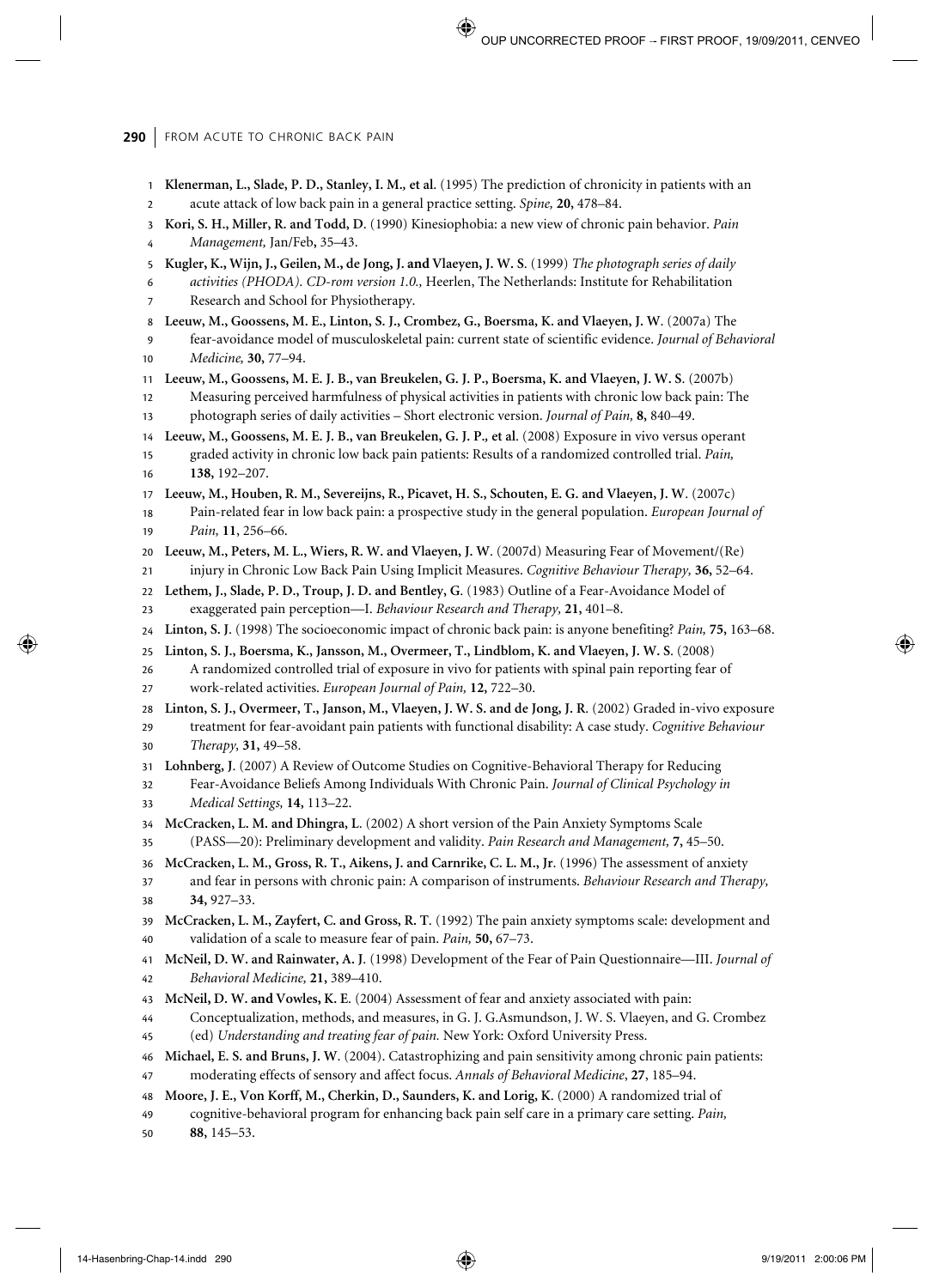2 1 **Morley, S. and Eccleston, C** . ( 2004 ) The object of fear in pain , in G. J. G. Asmundson, J. W. S. Vlaeyen, and G. Crombez (ed.) *Understanding and treating fear of pain*. New York: Oxford University Press.

 $\bigoplus$ 

- 4 3 **Mowrer, O. H** . ( 1947 ) On the dual nature of learning: a reinterpretation of 'conditioning' an 'problem-solving'. *Harvard Educational Review*, 17, 102-50.
- 5 **Nachemson, A. L., Waddell, G. and Norlund, A. L** . ( 2000 ) Epidemiology of neck and low back pain , in
- 7 6 A. L. Nachemson and E. Johnsson (ed.) *Neck and back pain: the scientific evidence of causes, diagnosis,*  and treatment. Philadelphia, PA: Lippincott, Williams, and Wilkins.
- 9 8 **Naliboff, B. D., Waters, A. M., Labus, J. S.***,* **et al** . ( 2008 ) Increased acoustic startle responses in ibs patients during abdominal and nonabdominal threat . *Psychosomatic Medicine,* **70,** 920 – 27 .
- 10 **Peters, M. L., Sorbi, M. J., Kruise, D. A., Kerssens, J. J., Veerhak, P. F. M. and Bensing, J. M** . ( 2000 )
- 12 11 Electronic diary assessment of pain, disability and psychological adaptation in patients differing in duration of pain. Pain, 84, 181-92.
- 13 Peters, M. L., Vlaeyen, J. W. and Weber, W. E. (2005) The joint contribution of physical pathology,
- 14 pain-related fear and catastrophizing to chronic back pain disability . *Pain,* **113,** 45 – 50 .

16 15 Peters, M. L., Vlaeyen, J. W. S. and Kunnen, A. M. W. (2002) Is pain-related fear a predictor of somatosensory hypervigilance in chronic low back pain patients? *Behaviour Research and Therapy,* **40,** 85 – 103 .

- 18 17 **Philips, H. C** . ( 1987 ) Avoidance behaviour and its role in sustaining chronic pain . *Behaviour Research and Therapy,* **25,** 273 – 9 .
- 20 19 **Phillips, C., Main, C. J., Buck, R., Aylward, M., Wynne-Jones, G. and Farr, A** . ( 2008 ) Prioristising pain in policy making: The need for a whole systems perspective. *Health Policy*, 88, 166-75.
- $21$ Picavet, H. S. and Schouten, J. S. (2003) Musculoskeletal pain in the Netherlands: prevalences,
- 22 consequences and risk groups, the DMC(3)-study. Pain, 102, 167-78.
- $24$ 23 Pincus, T. and Morley, S. (2001) Cognitive-processing bias in chronic pain: A review and integration. *Psychological Bulletin,* **127,** 599 – 617 .
- 26 25 **Pool, J. J. M., Hiralal, S., Ostelo, R. W. J. G., et al** . ( 2009 ). The applicability of the Tampa Scale of Kinesiophobia for patients with sub-acute neck pain . *Quality and Quantity,* **43***,* 773 – 80 .
- 27 **Rachmann, S** . ( 2004 ) *Anxiety* . Hove : Psychological Press .
- 28 **Reneman, M. F., Jorritsma, W., Dijkstra, S. J. and Dijkstra, P. U** . ( 2003 ) Relationship between
- 30 29 kinesiophobia and performance in a functional capacity evaluation . *Journal of Occupational Rehabilitation* , **13** , 277 – 85 .
- 31 **Reneman, M. F., Schiphorst Preuper, H. R., Kleen, M., Geertzen, J. H. B. and Dijkstra, P.U** . ( 2007 ) Are
- 33 32 pain intensity and pain related fear related to functional capacity evaluation performances of patients with chronic low back pain? *Journal of Occupational Rehabilitation*, 17, 247-58.
- 34 **Riley, J. F., Ahern, D. K. and Follnik, M. J** . ( 1988 ) Chronic Pain and Functional Impairment: Assessing
- 35 Beliefs About Their Relationship. *Archives of Physical Medicine and Rehabilitation*, **69**, 579–82.
- 38 37 36 **Roelofs, J., McCracken, L. M., Peters, M. L., Crombez, G., van Breukelen, G. and Vlaeyen, J. W. S** . ( 2004a ) Psychometric evaluation of the Pain Anxiety Symptoms Scale (PASS) in chronic pain patients . *Journal of Behavioral Medicine,* **27,** 167 – 83 .
- 41 40 39 **Roelofs, J., Peters, M. L., Fassaert, T. and Vlaeyen, J. W** . ( 2005 ) The role of fear of movement and injury in selective attentional processing in patients with chronic low back pain: a dot-probe evaluation . *Journal of Pain,* **6,** 294 – 300 .

43 42 **Roelofs, J., Peters, M. L., van der Zijden, M. and Vlaeyen, J. W** . ( 2004b ) Does fear of pain moderate the effects of sensory focusing and distraction on cold pressor pain in pain-free individuals? *Journal of* 

- 44 *Pain,* **5,** 250 – 6 .
- 45 **Roelofs, J., Peters, M. L. and Vlaeyen, J. W. S** . ( 2003 ) The modified Stroop paradigm as a measure of
- 47 46 selective attention towards pain-related information in patients with chronic low back pain. *Psychological Reports,* **92,** 707 – 15 .
- 48 **Roelofs, J., Peters, M. L., Zeegers, M. P. A. and Vlaeyen, J. W. S** . ( 2002 ) The modified stroop paradigm
- 50 49 as a measure of selective attention towards pain-related stimuli among chronic pain patients: a meta-analysis . *European Journal of Pain,* **6,** 273 – 81 .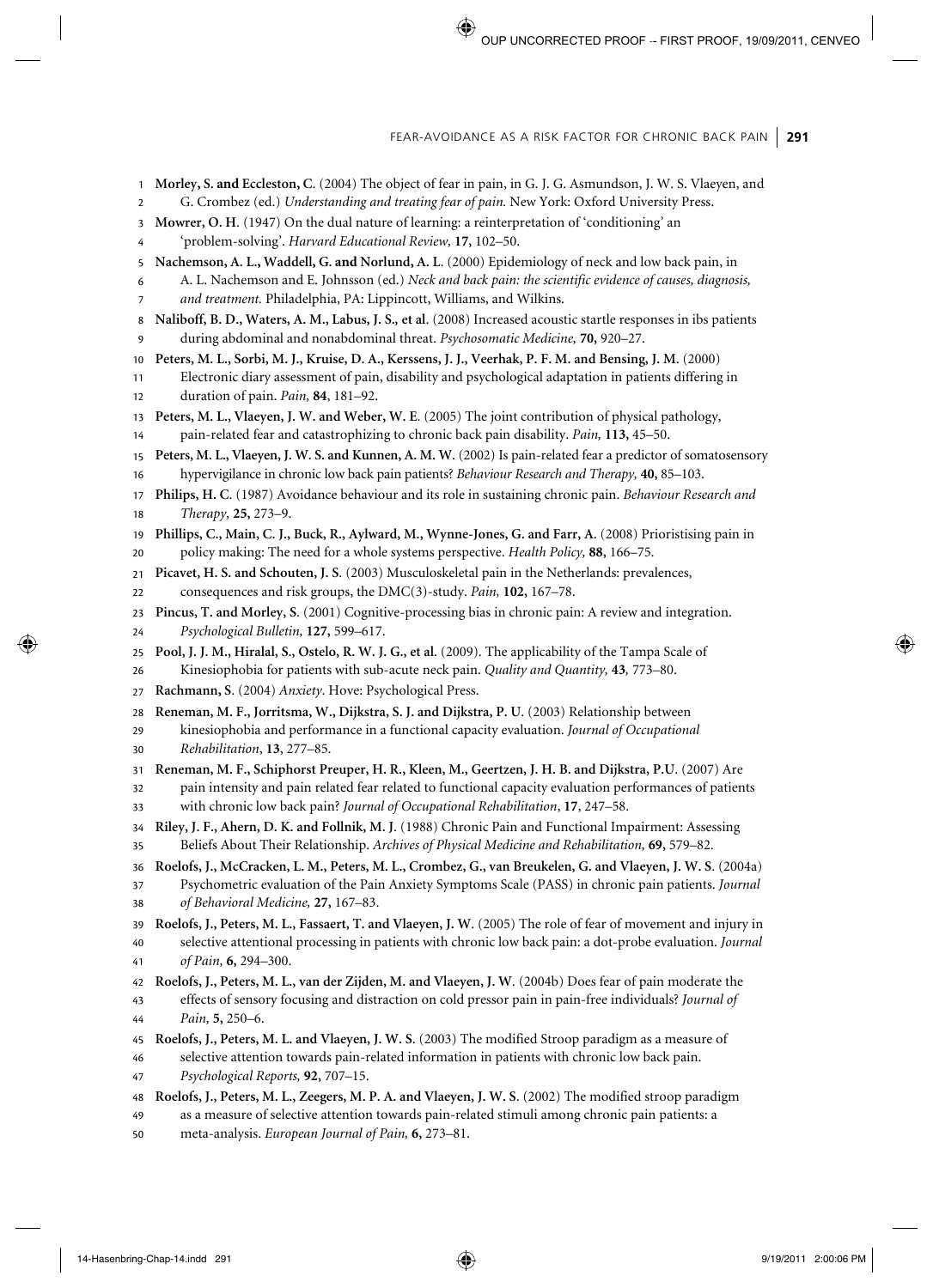| 1              | Roelofs, J., Sluiter, J. K., Frings-Dresen, M. H. W., et al. (2007) Fear of movement and (re)injury in chronis                                                                                                   |
|----------------|------------------------------------------------------------------------------------------------------------------------------------------------------------------------------------------------------------------|
| $\overline{2}$ | musculoskeletal pain: Evidence for an invariant two-factor model of the Tampa Scale for                                                                                                                          |
| 3              | Kinesiophobia across pain diagnoses and Dutch, Swedish, and Canadian samples. Pain, 131, 181-90.                                                                                                                 |
| 4              | Schmidt, C. O., Raspe, H., Pfingsten, M., et al. (2007) Back pain in the german adult population:                                                                                                                |
| 5              | Prevalence, severity, and sociodemographic correlates in a multiregional survey. Spine, 32, 2005-11.                                                                                                             |
| 6              | Severeijns, R., van den Hout, M. A. and Vlaeyen, J. W. S. (2005) The causal status of pain catastrophizing:                                                                                                      |
| 7              | An experimental test with healthy participants. European Journal of Pain, 9, 257-65.                                                                                                                             |
| 8              | Sigmon, S. T. and LaMattina, S. M. (2006) Self-assessment, in M.Hersen (ed.) Clinician's Handbook of                                                                                                             |
| 9              | Adult Behavioral Assessment. Oxford: Academic Press.                                                                                                                                                             |
| 10             | Smeets, R. J. E. M., Wittink, H., Hidding, A. and Knottnerus, J. A. (2006) Do patients with chronic low                                                                                                          |
| 11             | back pain have a lower level of aerobic fitness than healthy controls? : Are pain, disability, fear of                                                                                                           |
| 12             | injury, working status, or level of leisure time activity associated with the difference in aerobic fitness                                                                                                      |
| 13             | level? Spine, 31, 90-8.                                                                                                                                                                                          |
| 14<br>15       | Stegen, K., Van Diest, I., Van de Woestijne, K. P. and Van den Bergh, O. (2001) Do persons with negative<br>affect have an attentional bias to bodily sensations? Cognition and Emotion, 15, 813-29.             |
| 16             | Stewart, S. H. and Asmundson, G. J. G. (2006) Anxiety sensitivity and its impact on pain experiences and                                                                                                         |
| 17             | conditions: a state of the art. Cognitive Behaviour Therapy, 35, 185-8.                                                                                                                                          |
| 18             | Sullivan, M. J., Adams, H. and Sullivan, M. E. (2004) Communicative dimensions of pain catastrophizing:                                                                                                          |
| 19             | social cueing effects on pain behaviour and coping. Pain, 107, 220-6.                                                                                                                                            |
| 20             | Sullivan, M. J., Adams, H., Tripp, D. A. and Stanish, W. (2008) Stage of chronicity and treatment response                                                                                                       |
| 21             | in patients with musculoskeletal injuries and concurrent symptoms of depression. Pain, 135, 151-9.                                                                                                               |
| 22             | Sullivan, M. J. L., Bishop, S. R. and Pivik, J. (1995) The Pain Catastrophizing Scale: Development and                                                                                                           |
| 23             | validation. Psychological Assessment, 7, 524-32.                                                                                                                                                                 |
| 24             | Sullivan, M. J. L., Lynch, M. E. and Clark, A. J. (2005) Dimensions of catastrophic thinking associated with                                                                                                     |
| 25             | pain experience and disability in patients with neuropathic pain conditions. Pain, 113, 310-15.                                                                                                                  |
| 26             | Swinkels-Meewisse, E. J. C. M., Swinkels, R. A. H. M., Verbeek, A. L. M., Vlaeyen, J. W. S. and                                                                                                                  |
| 27             | Oostendorp, R. A. B. (2003) Psychometric properties of the Tampa Scale for kinesiophobia and the                                                                                                                 |
| 28             | fear-avoidance beliefs questionnaire in acute low back pain. Manual Therapy, 8, 29-36.                                                                                                                           |
| 29             | Swinkels-Meewisse, I. E., Roelofs, J., Schouten, E. G., Verbeek, A. L., Oostendorp, R. A. and Vlaeyen, J. W.                                                                                                     |
| 30             | (2006) Fear of movement/(re)injury predicting chronic disabling low back pain: a prospective                                                                                                                     |
| 31             | inception cohort study. Spine, 31, 658-64.                                                                                                                                                                       |
| 32             | Tang, N. K., Salkovskis, P. M., Poplavskaya, E., Wright, K. J., Hanna, M. and Hester, J. (2007) Increased                                                                                                        |
| 33             | use of safety-seeking behaviors in chronic back pain patients with high health anxiety. Behaviour                                                                                                                |
| 34             | Research and Therapy, 45, 2821-35.                                                                                                                                                                               |
| 35             | Trost, Z., France, C. R. and Thomas, J. S. (2009) Examination of the photograph series of daily activities                                                                                                       |
| 36             | (PHODA) scale in chronic low back pain patients with high and low kinesiophobia. Pain, 141, 276-82.                                                                                                              |
| 37             | Turk, D. C. and Flor, H. (1999) Chronic pain: A biobehavioral perspective. Psychosocial factors in pain:                                                                                                         |
| 38             | Critical perspectives. New York: Guilford Press.                                                                                                                                                                 |
| 39             | Turk, D. C. and Gatchel, R. J. (2002) Psychological approaches to pain management: A practitioner's<br>handbook. New York: Guildford.                                                                            |
| 40             |                                                                                                                                                                                                                  |
| 41             | Turk, D. C., Robinson, J. P., Sherman, J. J., Burwinkle, T. and Swanson, K. (2008) Assessing fear in<br>patients with cervical pain: development and validation of the Pictorial Fear of Activity Scale-Cervical |
| 42<br>43       | (PFActS-C). Pain, 139, 55-62.                                                                                                                                                                                    |
|                | Turner, J. A., Franklin, G., Fulton-Kehoe, D., et al. (2006) Worker recovery expectations and                                                                                                                    |
| 44<br>45       | fear-avoidance predict work disability in a population-based workers' compensation back pain sample.                                                                                                             |
| 46             | Spine, 31 682-9.                                                                                                                                                                                                 |
| 47             | Turner, J. A., Jensen, M. P., Warms, C. A. and Cardenas, D. D. (2002) Catastrophizing is associated with                                                                                                         |
| 48             | pain intensity, psychological distress, and pain-related disability among individuals with chronic pain                                                                                                          |
| 49             | after spinal cord injury. Pain, 98, 127-34.                                                                                                                                                                      |
|                |                                                                                                                                                                                                                  |

 $\bigoplus$ 

 $\bigoplus$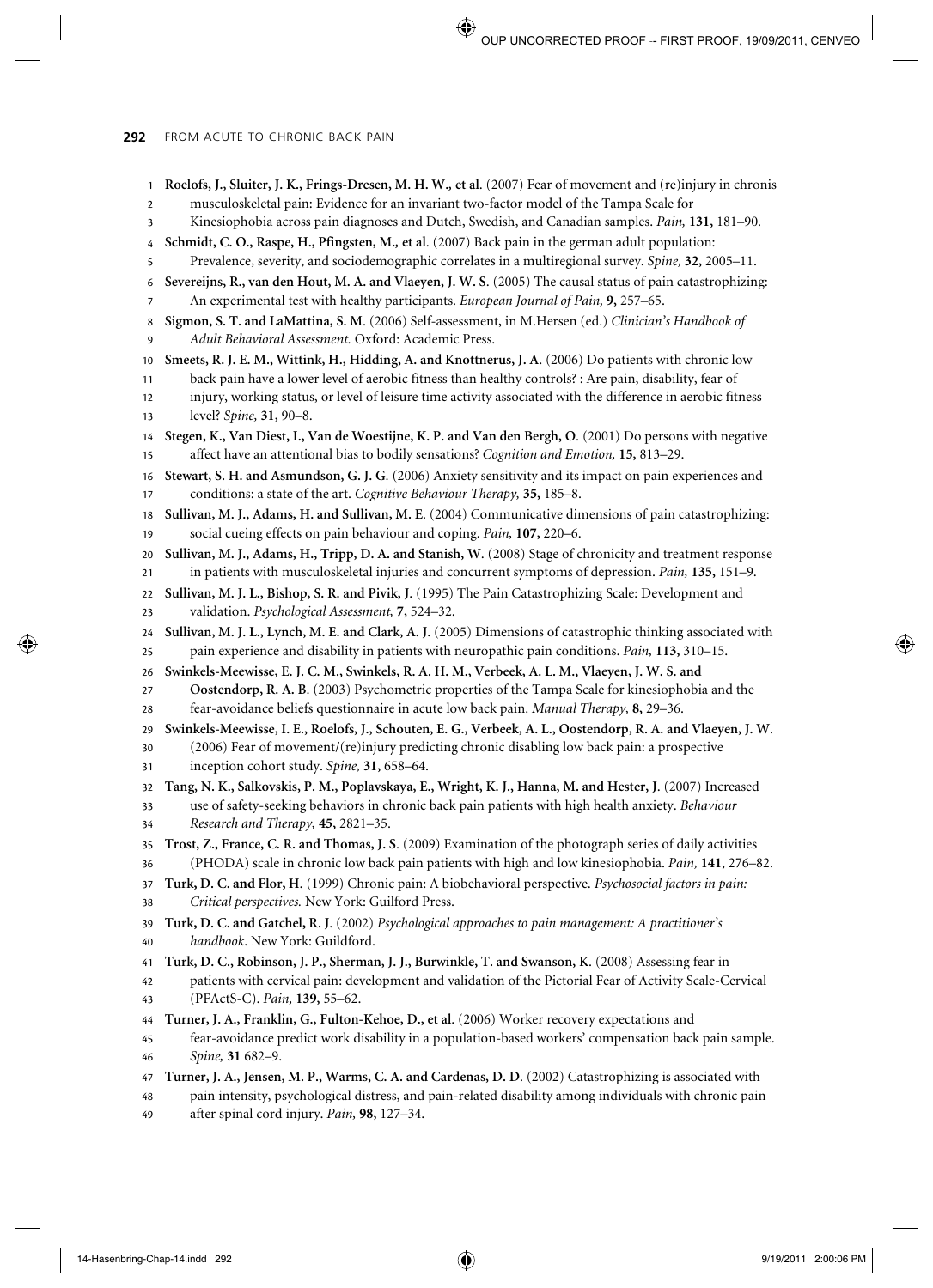2 1 **Turner, J. A., Mancl, L. and Aaron, L. A** . ( 2004 ) Pain-related catastrophizing: a daily process study . *Pain***,** 110, 103-11.

 $\bigoplus$ 

- 4 3 **Van Damme, S., Crombez, G. and Eccleston, C** . ( 2002 ) Retarded disengagement from pain cues: the effects of pain catastrophizing and pain expectancy . *Pain,* **100,** 111 – 18 .
- 5 **Van Damme, S., Crombez, G., Eccleston, C. and Roelofs, J** . ( 2004 ) The role of hypervigilance in the
- 7 6 experience of pain, in G. J. G.Asmundson, J. W. S. Vlaeyen, and G. Crombez (ed.) Understanding and treating fear of pain. New York: Oxford University Press.
- $\epsilon$ 8 **Van Damme, S, Crombez, G. and Eccleston, C** . ( 2008 ) Coping with pain: A motivational perspective . *Pain* , 139, 1-4.
- 11 10 **Vancleef, L. M. G. and Peters, M. L** . ( 2006 ) The interruptive effect of pain on attention . *Journal of Pain,* **7,** 21 – 2 .
- 12 **Vancleef, L. M. G., Peters, M. L., Roelofs, J. and Asmundson, G. J. G** . ( 2006 ) Do fundamental fears
- 14 13 differentially contribute to pain-related fear and pain catastrophizing? An evaluation of the sensitivity index. *European Journal of Pain*, 10, 527-36.
- 16 15 Vancleef, L. M. G., Vlaeyen, J. W. and Peters, M. L. (2009) Dimensional and Componential Structure of a Hierarchical Organisation of Pain-related Anxiety Constructs . *Psychological Assessment,* **23***,* 340 – 51 .
- 17 Vansteenwegen, D., Iberico, C., Vervliet, B., Marescau, V. and Hermans, D. (2008) Contextual fear
- 19 18 induced by unpredictability in a human fear conditioning preparation is related to the chronic expectation of a threatening US. *Biological Psychology*, 77, 39-46.
- 21 20 **Verbunt, J., Seelen, H., Vlaeyen, J.***,* **et al** . ( 2003 ) Disuse and deconditioning in chronic low back pain: Concepts and hypotheses on contributing mechanisms. *European Journal of Pain*, **7**, 9–21.
- 23 22 **Verhaak, P. F., Kerssens, J. J., Dekker, J., Sorbi, M. J. and Bensing, J. M** . ( 1998 ) Prevalence of chronic benign pain disorder among adults: a review of the literature . *Pain,* **77,** 231 – 9 .
- 24 **Vlaeyen, J. W., De Jong, J., Leeuw, M. and Crombez, G** . ( 2004a ) Fear reduction in chronic pain: graded
- 26  $25$ exposure in vivo with behavioural experiments , in G. J. G.Asmundson, J. W. S. Vlaeyen, and G. Crombez (ed.) *Understanding and treating fear of pain*. New York: Oxford University Press.
- $27$ Vlaeyen, J. W., Kole-Snijders, A. M. J., Boeren, A. M. and Van Eek, H. (1995a) Fear of movemement/(re)
- 28 injury in chronic low back pain and its relation to behavioral performance . *Pain,* **62,** 363 – 72 .

31  $3<sup>0</sup>$ 29 **Vlaeyen, J. W., Timmermans, C., Rodriguez, L. M.***,* **et al** . ( 2004b ) Catastrophic thinking about pain increases discomfort during internal atrial cardioversion . *Journal of Psychosomatic Research,* **56,** 139 – 44 .

- 32 **Vlaeyen, J. W. S., de Jong, J., Heuts, P. H. T. G. and Crombez, G** . ( 2008 ) Graded exposure in vivo for
- 33 pain-related fear, in H. Breivik, W. Campbell and M. K. Nicholas (ed.) *Clinical Pain Management*:
- 34 *Practice and procedures.* 2nd edn. London, Hodder & Stoughton.
- 35 **Vlaeyen, J. W. S., de Jong, J. R., Geilen, M., Heuts, P. and van Breukelen, G** . ( 2001 ) Graded exposure
- 36 in vivo in the treatment of pain-related fear: a replicated single-case experimental design in four
- 37 patients with low back pain.. *Behaviour Research and Therapy*, 39, 151-66.
- 39 38 **Vlaeyen, J. W. S., Kole-Snijders, A. M. J., Rotteveel, A. M., Ruesink, R. et al** . ( 1995b ) The role of fear of movement/(re)injury in pain disability . *Journal of Occupational Rehabilitation,* **5,** 235 – 52 .
- 41 40 **Vlaeyen, J. W. S. and Linton, S. J** . ( 2000 ) Fear-avoidance and its consequences in chronic musculoskeletal pain: A state of the art. *Pain*, 85, 317-32.
- 43 42 **Vlaeyen, J. W. and Morley, S** . ( 2004 ). Active despite pain: The putative role of stop-rules and current
- mood. Pain, 110, 512-16.

45 44 **Vowles, K. E. and Gross, R. T** . ( 2003 ) Work-related beliefs about injury and physical capability for work in individuals with chronic pain. Pain, 101, 291-8.

- 47 46 Waddel, G. (2004) The biopsychosocial model, in G. Waddel (ed.) The back pain revolution. Edinburgh: Churchill Livingstone.
- 48 **Waddell, G** . ( 1987 ) Volvo award in clinical sciences . A new clinical model for the treatment of low back
- 49 pain. *Spine,* **12,** 632 – 44 .